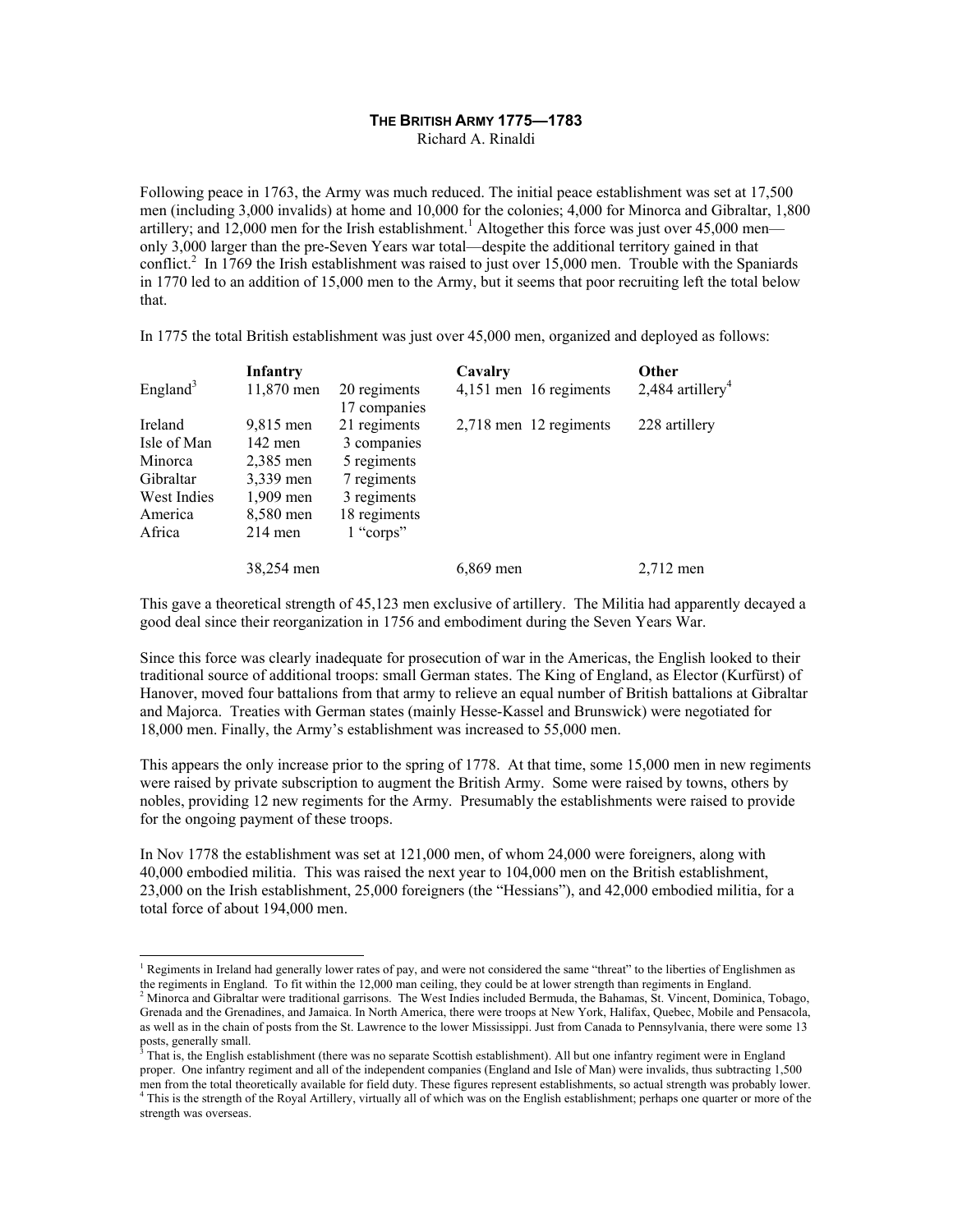In 1780, total British troops (all establishments, and including embodied militia) were set at 182,000 men, along with 25,000 troops hired on the continent. Despite the increase in numbers, the only intended change to the force structure was raising 40 independent companies in Ireland (at the private cost of individuals), although a few new regiments were authorized in Mar 1781.

The various wars (except in India) ended with peace treaties in early 1783. Following normal practice, in Mar 1783 the Army began to disband all of the newly-raised regiments except those serving in India, some of which lasted into 1785 before disappearing. Three regiments of Highlanders would be added to the Army:  $71^{\text{st}}$  (wartime  $73^{\text{rd}}$ ),  $72^{\text{nd}}$  (wartime  $78^{\text{th}}$ ) and  $73^{\text{rd}}$  (wartime  $2^{\text{nd}}$  Bn/42<sup>nd</sup>) Foot, and one new light dragoon regiment was added as well. The new peace establishment was set at about 50,000 men—a little over the pre-war figure. The provincial regiments were all disbanded, although their personnel and families were offered free transport to Nova Scotia and then received land grants in Canada. The German mercenaries returned to the continent, and the Hanoverian battalions (serving at Gibraltar and Minorca, and two also serving in India) went back to their home stations.

*Cavalry*<sup>5</sup>

Household Cavalry

**st Troop of Horse Guards nd Troop of Horse Guards st Troop of Horse Grenadier Guards nd Troop of Horse Grenadier Guards** 

### **Royal Horse Guards Blue**

Line Cavalry

**1st (The King's) Dragoon Guards 2nd (The Queen's) Dragoon Guards 3rd (The Prince of Wales's) Dragoon Guards** 

- **1st Horse**
- **2nd Horse**
- **3rd Horse (Carabiniers)**
- **4th Horse**
- **1st (Royal) Dragoons 2nd (Royal North British) Dragoons 3rd (King's Own) Dragoons 4th Dragoons 5th (or Royal Irish) Dragoons 6th (Inniskilling) Dragoons**  7<sup>th</sup> (The Queen's Own) Dragoons [1783 (Light) Dragoons<sup>6</sup>] 8<sup>th</sup> Dragoons [15 Dec 1775 (Light) Dragoons; 1777 retitled as 8<sup>th</sup> (The King's Royal Irish) (Light) Dragoons]
- **9th Dragoons** [1783 (Light) Dragoons]
- 10<sup>th</sup> Dragoons<sup>[29 Sep 1783, 10<sup>th</sup> (Prince of Wales's Own) (Light) Dragoons]</sup>
- **11th Dragoons** [1783 (Light) Dragoons]
- **12th (The Prince of Wales's) (Light) Dragoons**
- **13th Dragoons** [1783 (Light) Dragoons]

<sup>&</sup>lt;sup>5</sup> For convenience, the words "Regiment of" have been omitted from all cavalry regiments; thus  $1<sup>st</sup>$  (Royal) Dragoons instead of  $1<sup>st</sup>$ (Royal) Regiment of Dragoons.

<sup>6</sup> And subtitle altered to '(or Queen's Own)'.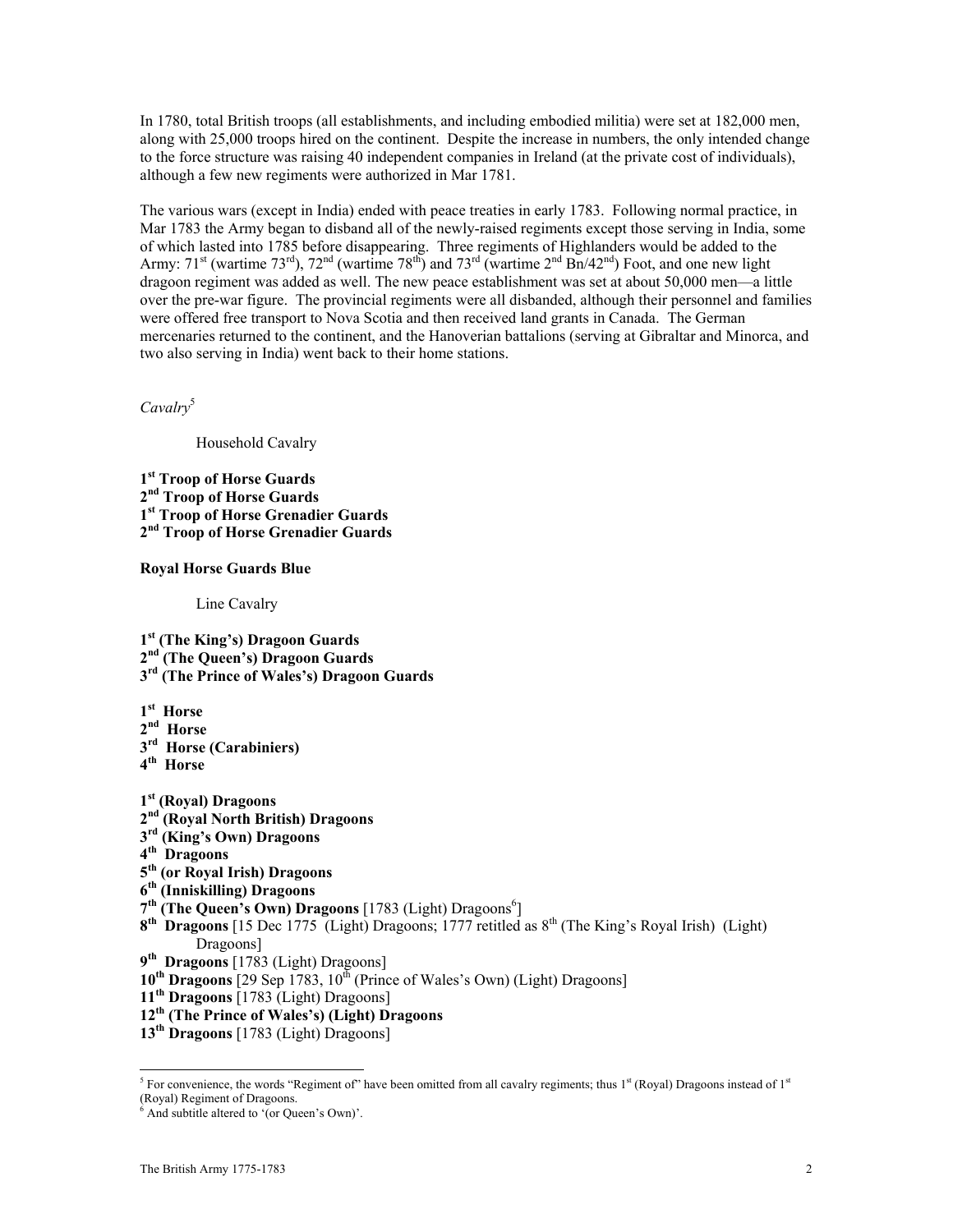**14th (Light) Dragoons** 

- **15th (The King's) (Light) Dragoons**
- 1**6th (or The Queen's Own) (Light) Dragoons**. Landed Jul 1776 at New York. Engaged at White Plains 28 Oct 1776. Landed at Head of Elk Aug 1777 for Philadelphia campaign. Served at Brandywine 11 Sep 1777 and Germantown 4 Oct 1777. Withdrew from Pennsylvania to New York Jun-Jul 1778, fighting 28 Jun 1778 at Monmouth. Personnel drafted out to  $17<sup>th</sup>$  (Light) Dragoons Dec 1778 and officers returned to the British Isles.
- **17th (Light) Dragoons**. Landed Jun 1775 at Boston. Withdrawn Mar 1776 to Halifax. Moved Jul 1776 to Sandy Hook. Engaged at Brooklyn 27 Aug 1776 and White Plains 28 Oct 1776, with a detachment at the capture of Ft Washington 16 Nov 1776. One dismounted troop participated in attack on Ft Clinton on the Hudson above New York 6 Oct 1777. Withdrew from Pennsylvania to New York Jun-Jul 1778, fighting 28 Jun 1778 at Monmouth. (One troop served in the south with the British Legion and was interned at Yorktown in 1781; otherwise the regiment was simply part of the New York garrison.) Left 1783 for the British Isles.
- **18th (Light) Dragoons**
- **19th (Light) Dragoons**. Raised 1779 from light troops of other regiments; disbanded 1783.
- 2**0th (Light) Dragoons**. Raised 25 Feb 1779 from light troops attached to regiments of dragoon guards; disbanded 1783.
- **21st (Light) Dragoons**. Raised 25 Apr 1779 from light troops of other regiments; disbanded 1 Jun 1783.
- **22nd (Light) Dragoons**. Raised 18 Aug 1779; disbanded 1783.
- **23rd (Light) Dragoons**. Raised 24 Sep 1781 for service in India and arrived there late in 1782. (Renumbered 1786 as  $19^{th}$ .)
- **Lister's Corps of Light Dragoons**. Raised 10 Jul 1779 (for home service only?). Disbanded ca 1783.

*Infantry*<sup>7</sup>

Foot Guards

**1st Foot Guards**. [three battalions] **Coldstream Foot Guards**. [two battalions] **3rd Foot Guards**. [two battalions]

Wartime service. On 13 Feb 1776, a composite Guards battalion (eight companies) was formed by taking 15 men from each of the 64 companies of Foot Guards, and adding officers and NCOs from the three regiments. This landed at Sandy Hook, NJ on 12 Aug 1776. That month it was divided into two battalions, which always served together. Due to losses, the Foot Guards were reduced 16 Mar 1781 to a single battalion of four companies.

- **1<sup>st</sup> Guards Bn** [Grenadier Coy (officers and men from all three regiments),  $1^{st}$ ,  $2^{nd}$  and  $3^{rd}$  Coys (from  $1^{st}$ Foot Guards),  $4<sup>th</sup>$  Coy (officers from  $1<sup>st</sup>$  Foot Guards and men from all three regiments)]. Served at Brooklyn 27 Aug 1776, White Plains 28 Oct 1776 and capture of Ft Washington 16 Nov 1776. Landed at Head of Elk Aug 1777 for Philadelphia campaign. Served at Brandywine 11 Sep 1777 and Germantown 4 Oct 1777. Withdrew from Pennsylvania to New York Jun-Jul 1778, fighting 28 Jun 1778 at Monmouth. Sent to Cape Fear Nov 1780 to join Cornwallis. Served at Guilford Courthouse (15 Mar 1781).
- $2<sup>nd</sup>$  Guards Bn [Light Infantry Coy (officers and men from all three regiments),  $5<sup>th</sup>$  and  $6<sup>th</sup>$  Coys (from  $3<sup>rd</sup>$ Foot Guards),  $7<sup>th</sup>$  and  $8<sup>th</sup>$  Coys (from Coldstream Foot Guards)]. Served at Brooklyn 27 Aug 1776, White Plains 28 Oct 1776 and capture of Ft Washington 16 Nov 1776. Landed at Head of Elk Aug 1777 for Philadelphia campaign. Served at Brandywine 11 Sep 1777 and Germantown 4 Oct 1777. Withdrew from Pennsylvania to New York Jun-Jul 1778, fighting 28 Jun 1778 at Monmouth. Sent to Cape Fear Nov 1780 to join Cornwallis. Served at Guilford Courthouse (15 Mar 1781).
- **Guards Bn**. Formed in the south the day after Guilford Courthouse due to losses. Withdrew to Yorktown and interned following the end of the siege (28 Sep-19 Oct 1781).

 7 As with the cavalry, "Regiment of" has been omitted from the titles.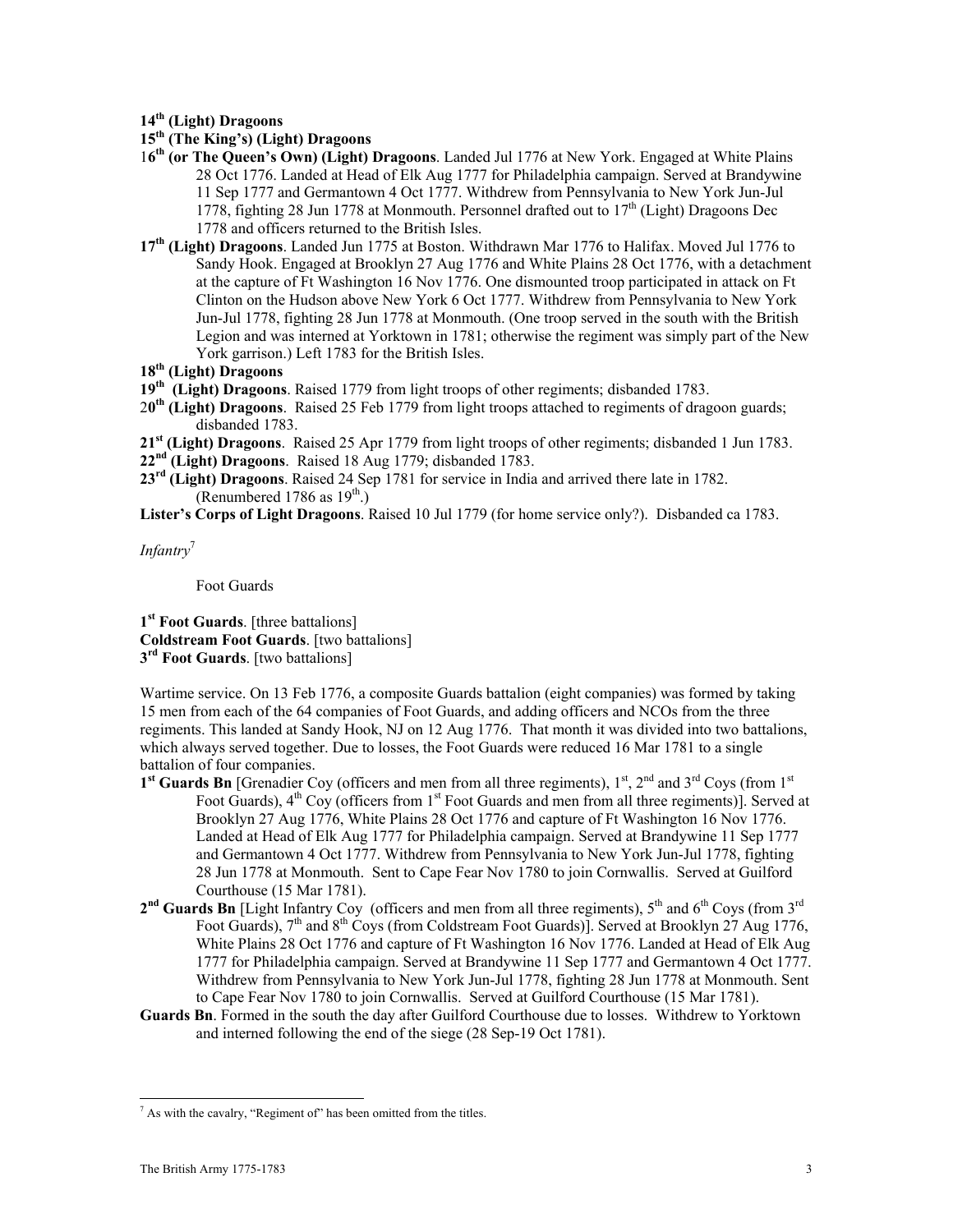Line Infantry<sup>8</sup>

**1st (Royal) Foot**.

**1st Bn**. Sent to Barbados Jan 1781 and then to St Kitts. Captured Jan 1782 at St Kitts. **2nd Bn**.

- **2nd (The Queen's Royal) Foot**. Moved from Gibraltar to the British Isles Jan 1775. Served as marines with the Home Fleet Jun 1782. Returned to Gibraltar Nov 1783.
- **3rd Foot, The Buffs**. [1782: 3rd (the East Kent) Foot (The Buffs).] Landed Jun 1781 at Charleston. Involved in relief of Ninety-Six and then served at Eutaw Springs 8 Sep 1781. Left Charleston Dec 1782 for Jamaica.
- **4th (The King's Own) Foot**. Landed Jun 1774 at Boston. Flank coys served in expedition to Lexington and Concord 19 Apr 1775 and remainder in rescue column under Lord Percy. Flank coys fought at Bunker Hull 17 Jun 1775. Withdrawn Mar 1776 to Halifax. Moved Jul 1776 to Sandy Hook. Served at Brooklyn 27 Aug 1776 and capture of Ft Washington 16 Nov 1776. Participated in 25 Apr 1777 raid on Danbury, Connecticut. Landed at Head of Elk Aug 1777 for Philadelphia campaign. Served at Brandywine 11 Sep 1777 and Germantown 4 Oct 1777. Withdrew from Pennsylvania to New York Jun-Jul 1778. Left Nov 1778 for the West Indies and participated in capture of St Lucia Dec 1778. Sent Jul 1779 to Barbados.
- **5th Foot**. [1782: (the Northumberland).] Landed Jul 1774 at Boston. Flank coys served in expedition to Lexington and Concord 19 Apr 1775. Fought at Bunker Hull 17 Jun 1775. Withdrawn Mar 1776 to Halifax. Moved Jul 1776 to Sandy Hook. Served at Brooklyn 27 Aug 1776, White Plains 28 Oct 1776 and Withdrew from Pennsylvania to New York Jun-Jul 1778, fighting 28 Jun 1778 at Withdrew from Pennsylvania to New York Jun-Jul 1778, fighting 28 Jun 1778 at Monmouth. Monmouth. capture of Ft Washington 16 Nov 1776. Landed at Head of Elk Aug 1777 for Philadelphia campaign. Served at Brandywine 11 Sep 1777 and Germantown 4 Oct 1777. Withdrew from Pennsylvania to New York Jun-Jul 1778. Left Nov 1778 for the West Indies and participated in capture of St Lucia Dec 1778. Served as marines summer 1779.
- **6th Foot**. [1782: (1st Warwickshire).] Served 1772 in suppressing insurrection in St. Vincent. Elements landed Oct 1776 at New York. Healthy personnel drafted out Dec 1776 and officers and cadre returned to the British Isles. (One detachment remained through 1777 with Ferguson's rifle corps, serving Sep 1777 at Brandywine.)
- **7th Foot (Royal Fusiliers)**. Stationed in Canada from Jul 1773. Most of regiment lost at St Johns and Chambly in 1775; remainder served at Quebec Sep-Nov 1775. Prisoners exchanged into British lines at New York Dec 1776 and regiment reformed. Served as rear guard for 6 Oct 1777 attacks on Fts Clinton and Washington on the Hudson above New York. Transferred to Philadelphia winter 1777. Withdrew from Pennsylvania to New York Jun-Jul 1778, fighting 28 Jun 1778 at Monmouth. Sent on raids into Connecticut 1779. Sailed late Dec 1779 to Georgia for capture of Charleston, South Carolina, serving at Apr-May 1780 siege. Served at Cowpens 17 Jan 1781. Returned to New York Aug 1782. Returned to British Isles 1783.
- **8th (The King's) Foot**. Stationed in Canada from 1768. In 1775 dispersed in the western forts: Niagara (four coys), Detroit (three coys), Michimackinac (two coys), and Oswego (one coy). Detachment with St Leger in 1777 campaign, including Aug 1777 siege of Ft Stanwix. (Remained in North America to 1785.)
- **9th Foot**. [1782: (the East Norfolk).] Landed at Quebec May 1776. Served with 1777 Burgoyne expedition; engaged at Freeman's Farm 19 Sep 1777 and Bemis Heights 7 Oct 1777. Surrendered 17 Oct 1777 at Saratoga and interned until returned to the British Isles in 1781.

 8 On 31 Aug 1782, most English regiments were given a territorial designation, in parentheses following the number. These do not necessarily match the locations in 1881 when regiments dropped numbers for territorial titles. Two regiments nominally Lowland by designation received English county affiliations.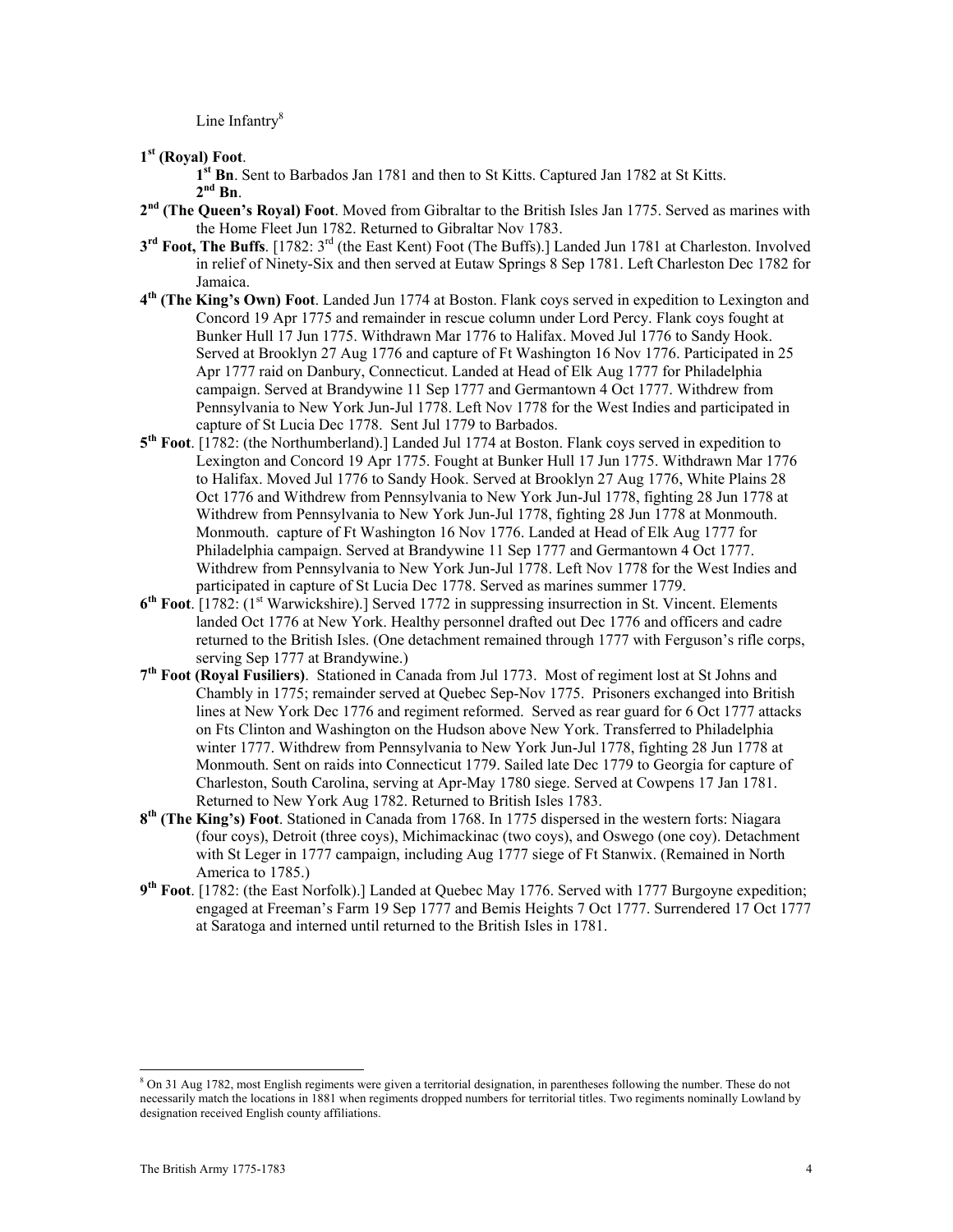- **10th Foot**. [1782: (the North Lincolnshire).] Stationed in Canada from 1767. Moved to Boston ca. 1774. Flank coys served in expedition to Lexington and Concord 19 Apr 1775. Flank coys fought at Bunker Hull 17 Jun 1775. Withdrawn Mar 1776 to Halifax. Moved Jul 1776 to Sandy Hook. Served at Brooklyn 27 Aug 1776 and capture of Ft Washington 16 Nov 1776. Sailed Dec 1776 for occupation of Rhode Island, returning later to New York. Landed at Head of Elk Aug 1777 for Philadelphia campaign. Served at Brandywine 11 Sep 1777 and Germantown 4 Oct 1777. Withdrew from Pennsylvania to New York Jun-Jul 1778. Returned to the British Isles Dec 1778.
- **11th Foot**. [1782: (the North Devonshire).] Remained in the British Isles throughout this period.
- **12th Foot**. [1782: (the East Suffolk).] Part of Gibraltar garrison during Jun 1779-Feb 1783 siege.
- 13<sup>th</sup> Foot. [1782: (1<sup>st</sup> Somersetshire).] Stationed on Minorca, returning to the British Isles Feb 1776. Sent to the Barbados Nov 1780 and returned to the British Isles in 1782.
- **14th Foot**. [1782: (Bedfordshire).] Stationed at Halifax from 1766. Moved to Boston the end of Sep 1768. Served 1772 in suppressing insurrection in St. Vincent and then returned to Boston. Served in operations in Virginia in 1775 (and then back to Boston?). Withdrawn Mar 1776 to Halifax. Landed in New York 1776 but personnel drafted out Dec 1776 and officers returned to the British Isles.
- **15th Foot**. [1782: (the Yorkshire East Riding).] Landed at Cape Fear May 1776. Sailed Jul 1776 for New York. Served at Brooklyn 27 Aug 1776 and capture of Ft Washington 16 Nov 1776. Participated in 25 Apr 1777 raid on Danbury, Connecticut. Landed at Head of Elk Aug 1777 for Philadelphia campaign. Served at Brandywine 11 Sep 1777 and Germantown 4 Oct 1777. Withdrew from Pennsylvania to New York Jun-Jul 1778, fighting 28 Jun 1778 at Monmouth. Sent to the relief of Newport Sep 1778. Left Nov 1778 for the West Indies and participated in capture of St Lucia Dec 1778. Sent to St Kitts Jul 1779 and captured there Jan 1782.
- **16th Foot**. [1782: (Buckinghamshire).] Arrived at New York 1767 and then sent to various southern posts. Detachments at Savannah and Baton Rouge 1779. Seven coys were at Pensacola the end of 1778. Three companies were with Cornwallis in Virginia Dec 1780. Returned to the British Isles Mar 1782.
- **17th Foot**. [1782: (the Leicestershire).] Landed at Boston Dec 1775. Withdrawn Mar 1776 to Halifax. Moved Jul 1776 to Sandy Hook. Served at Brooklyn 27 Aug 1776. Engaged at Princeton 3 Jan 1777. Landed at Head of Elk Aug 1777 for Philadelphia campaign. Served at Brandywine 11 Sep 1777. Withdrew from Pennsylvania to New York Jun-Jul 1778, fighting 28 Jun 1778 at Monmouth. Sent to the relief of Newport Sep 1778 and then returned to New York. Sent to Virginia Apr 1781 and interned following siege of Yorktown (28 Sep-19 Oct 1781). Exchanged and sent to Nova Scotia 1783.
- **18th (The Royal Irish) Foot**. Stationed at Philadelphia from Canada 1767. Moved to Boston Oct 1774. Flank coys served in expedition to Lexington and Concord 19 Apr 1775. Flank coys fought at Bunker Hull 17 Jun 1775. Withdrawn Mar 1776 to Halifax. Left Nova Scotia for the British Isles Jul 1776.
- 19<sup>th</sup> Foot. [1782: (the 1<sup>st</sup> Yorkshire North Riding).] Landed at Charleston Jun 1781 and sent to the relief of Ninety-Six. (Flank coys served at Eutaw Springs 8 Sep 1781.) Left Dec 1782 for St Croix and Antigua, and then to St Lucia..
- **20th Foot**. [1782: (the East Devonshire).] Landed at Quebec May 1776. Served with 1777 Burgoyne expedition; engaged at Freeman's Farm 19 Sep 1777 and Bemis Heights 7 Oct 1777. Surrendered 17 Oct 1777 at Saratoga and interned until returned to the British Isles in 1781.
- **21st Foot (Royal North British Fusiliers)**. Landed at Quebec May 1776. Served with 1777 Burgoyne expedition; engaged at Freeman's Farm 19 Sep 1777 and Bemis Heights 7 Oct 1777. Surrendered 17 Oct 1777 at Saratoga and interned until returned to the British Isles in 1781.
- **22nd Foot**. [1782: (the Cheshire)]. Landed Jul 1775 at Boston. Flank coys fought at Bunker Hull 17 Jun 1775. Withdrawn Mar 1776 to Halifax. Moved Jul 1776 to Sandy Hook. Served at Brooklyn 27 Aug 1776 and capture of Ft Washington 16 Nov 1776. Sailed Nov 1776 for occupation of Newport, Rhode Island. Returned to New York. Returned to the British Isles 1783.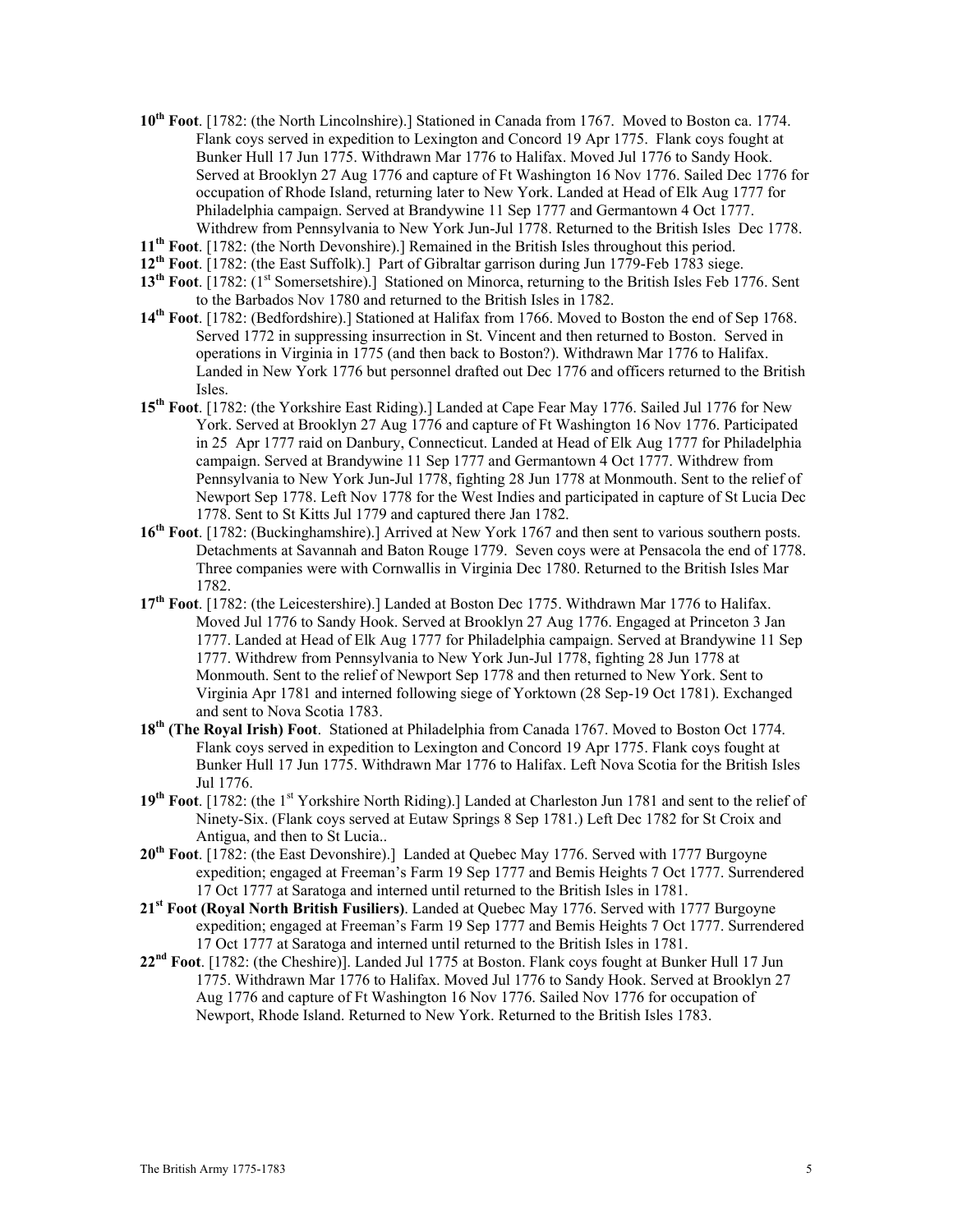- **23rd Foot (Royal Welsh Fusiliers)**. Stationed at New York from Jun 1773. Moved to Boston ca. 1774. Flank coys served in expedition to Lexington and Concord 19 Apr 1775 and remainder in rescue column under Lord Percy. Flank coys fought at Bunker Hull 17 Jun 1775. Withdrawn Mar 1776 to Halifax. Moved Jul 1776 to Sandy Hook. Served at Brooklyn 27 Aug 1776 and capture of Ft Washington 16 Nov 1776. Participated in 25 Apr 1777 raid on Danbury, Connecticut. Landed at Head of Elk Aug 1777 for Philadelphia campaign. Served at Brandywine 11 Sep 1777. Withdrew from Pennsylvania to New York Jun-Jul 1778, fighting 28 Jun 1778 at Monmouth. Served as marines with the fleet off Newport Jul-Sep 1778. Participated in raid on Danbury, Connecticut 1780. Sailed late Dec 1779 to Georgia for capture of Charleston, South Carolina, serving at Apr-May 1780 siege. Served at Camden 15-16 Aug 1780, Catawba River 1 Feb 1781, and Guilford Court House 15 Mar 1781. Withdrew to Yorktown and interned following end of siege (28 Sep-19 Oct 1781).
- 24<sup>th</sup> Foot. [1782: (the 2<sup>nd</sup> Warwickshire).] Landed at Quebec May 1776. Served with 1777 Burgoyne expedition; engaged at Freeman's Farm 19 Sep 1777 and Bemis Heights 7 Oct 1777. Surrendered 17 Oct 1777 at Saratoga and interned until the end of the war.
- **25th (Edinburgh) Foot**. Retitled 1782 as (Sussex). Sent from England for relief of Gibraltar Oct 1782.
- **26th Foot**. Stationed in New Jersey from 1767, moving to Canada Apr 1775. (Companies initiaslly scattered at Montreal, Trois Rivieres, Chambly, St Johns, Ticonderaoga and Crown Point.) Largely captured in the fall of t Johns and exchanged at New York Dec 1776. Participated in attack on Ft Clinton on the Hudson above New York 6 Oct 1777. Sent to Philadelphia later 1777, and returned with the army to New York 1778. Returned to British Isles Dec 1779.
- **27th (Inniskilling) Foot**. Landed Oct 1775 at Boston. Withdrawn Mar 1776 to Halifax. Moved Jul 1776 to Sandy Hook. Served at Brooklyn 27 Aug 1776, White Plains 28 Oct 1776 and capture of Ft Washington 16 Nov 1776. Participated in 25 Apr 1777 raid on Danbury, Connecticut. Landed at Head of Elk Aug 1777 for Philadelphia campaign. Served at Brandywine 11 Sep 1777 and Germantown 4 Oct 1777. Returned to New York later 1777. Sent on raid to Danbury, Connecticut. Left Nov 1778 for the West Indies and participated in capture of St Lucia Dec 1778.
- **28th Foot**. [1782: (the North Gloucestershire).] Landed May 1776 at Cape Fear. Sailed Jul 1776 for New York. Served at Brooklyn 27 Aug 1776, White Plains 28 Oct 1776 and capture of Ft Washington 16 Nov 1776. Landed at Head of Elk Aug 1777 for Philadelphia campaign. Served at Brandywine 11 Sep 1777 and Germantown 4 Oct 1777. Withdrew from Pennsylvania to New York Jun-Jul 1778. Left Nov 1778 for the West Indies and participated in capture of St Lucia Dec 1778. Moved Jul 1779 to St Kitts and captured there Jan 1782.
- **29th Foot**. [1782: (the Worcestershire).] Moved from Halifax to Boston the end of Sep 1768. Withdrawn Mar 1776 to Halifax. (Flank companies served with Burgoyne's 1777 expedition and surrendered 17 Oct 1777 at Saratoga.) The regiment remained in Canada to 1787.
- **30th Foot**. [1782: (the Cambridgeshire).] Landed Jun 1781 at Charleston. Served in relief of Ninety-Six, and flank coys were at Eutaw Springs 8 Sep 1781. Left Dec 1782 for Antigua and St Croix, and then on St Lucia. .
- **31st Foot**. [1782: (the Huntingdonshire).] Served 1772 in suppressing insurrection in St. Vincent, remaining in the West Indies. Landed at Quebec May 1776, becoming garrison of the city. (Flank coys served with Burgoyne's 1777 expedition and surrendered 17 Oct 1777 at Saratoga.) Remained in North America to 1787.
- **32nd Foot**. [1782: (the Cornwall).] Remained in the British Isles until sent to Gibraltar in 1783.
- **33<sup>rd</sup> Foot**. [1782: (the 1<sup>st</sup> Yorkshire West Riding).] Landed May 1776 at Cape Fear. Sailed Jul 1776 for New York. Served at Brooklyn 27 Aug 1776 and capture of Ft Washington 16 Nov 1776. Landed at Head of Elk Aug 1777 for Philadelphia campaign. Served at Brandywine 11 Sep 1777 and Germantown 4 Oct 1777. Withdrew from Pennsylvania to New York Jun-Jul 1778, fighting 28 Jun 1778 at Monmouth. Sent to relief of Newport Sep 1778 then returned to New York. Sent to Sailed late Dec 1779 to Georgia for capture of Charleston, South Carolina, serving at Apr-May 1780 siege. Served at Camden 15-16 Aug 1780 and Guilford Court House 15 Mar 1781, along with other small engagements. Interned following siege of Yorktown 28 Sep-19 Oct 1781. Released Sep 1783 and sent to Halifax, joining detachment of regiment that moved there from Charleston in Nov 1782.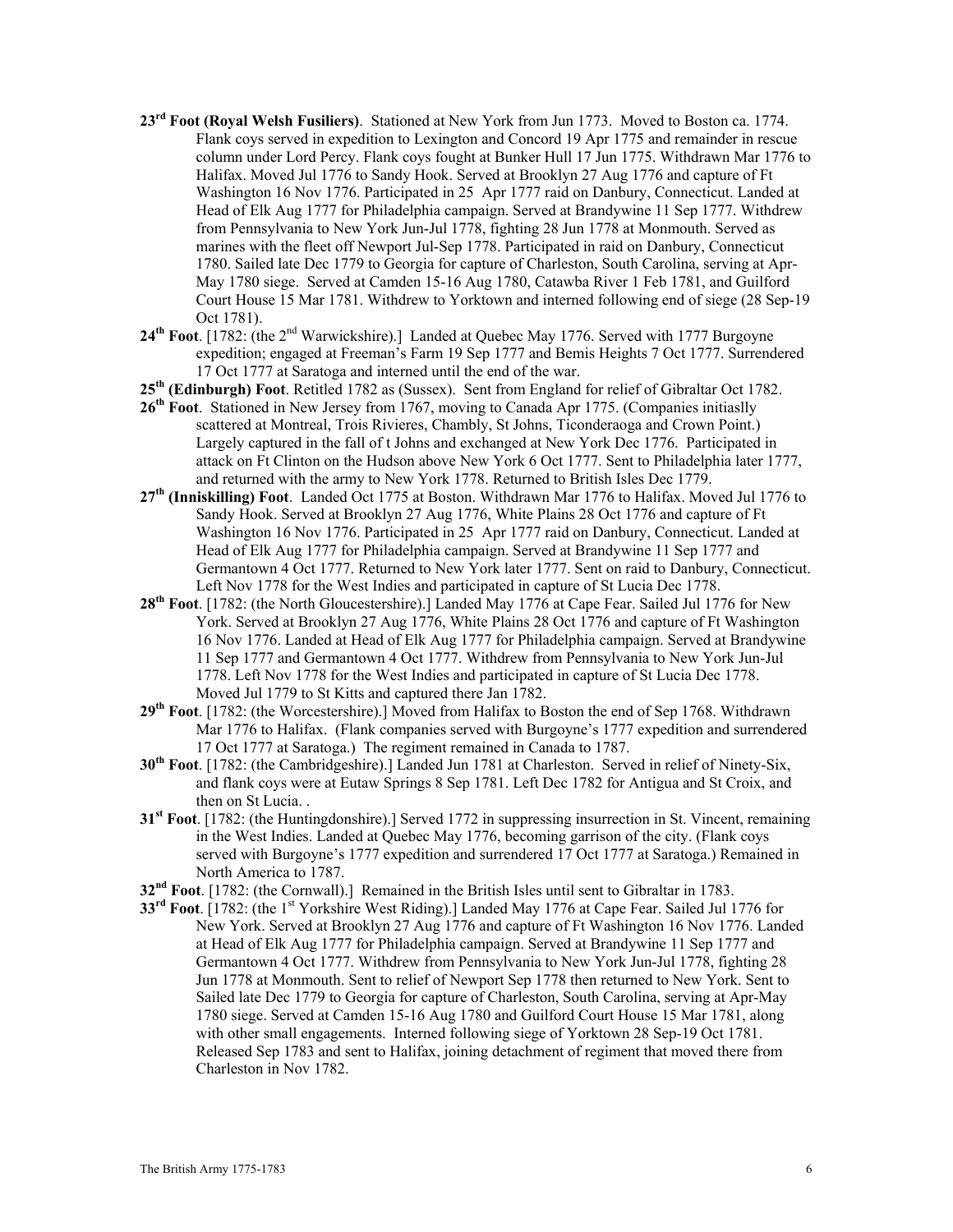- **34th Foot**. [1782: (the Cumberland).] Landed May 1776 at Quebec. Detachment with St Leger in 1777 campaign. (Flank coys served with Burgoyne's 1777 expedition and surrendered 17 Oct 1777 at Saratoga.) Remained to Canada to 1786.
- 35<sup>th</sup> Foot.<sup>9</sup> [1782: (the Dorsetshire).] Landed Jun 1775 at Boston. Flank coys fought at Bunker Hull 17 Jun 1775. Withdrawn Mar 1776 to Halifax. Moved Jul 1776 to Sandy Hook. Served at Brooklyn 27 Aug 1776 and White Plains 28 Oct 1776. Left Nov 1778 for the West Indies and participated in capture of St Lucia Dec 1778.
- **36th Foot**. [1782: (the Herefordshire).] Sent to Madras Mar 1782, arriving in India Jul 1782.
- **37th Foot**. [1782: (the North Hampshire).] Landed May 1776 at Cape Fear. Sailed Jul 1776 for New York. Moved Jul 1776 to Sandy Hook. Served at Brooklyn 27 Aug 1776. Sailed Dec 1776 for occupation of Rhode Island. (Later returned to New York?) Landed at Head of Elk Aug 1777 for Philadelphia campaign. Served at Brandywine 11 Sep 1777 and Germantown 4 Oct 1777. Withdrew from Pennsylvania to New York Jun-Jul 1778, fighting 28 Jun 1778 at Monmouth. Sent to relief of Newport Sep 1778 and then returned to New York. Moved to Nova Scotia Sep 1779 (some companies to East Florida.)
- **38<sup>th</sup> Foot**. [1782: (the 1<sup>st</sup> Staffordshire).] Landed Jul 1774 at Boston. Flank coys served in expedition to Lexington and Concord 19 Apr 1775. Fought at Bunker Hull 17 Jun 1775. Withdrawn Mar 1776 to Halifax. Moved Jul 1776 to Sandy Hook. Served at Brooklyn 27 Aug 1776 and capture of Ft Washington 16 Nov 1776. Sailed Dec 1776 for occupation of Rhode Island. Returned to New York after Sep 1778. Departed New York 1783 for Nova Scotia and then England.
- **39th Foot**. [1782: (East Middlesex)] Part of Gibraltar garrison (under siege Jun 1779-Feb 1783).
- **40th Foot**. [1782: (the 2nd Somersetshire).] Landed Jun 1775 at Boston. Withdrawn Mar 1776 to Halifax. Moved Jul 1776 to Sandy Hook. Served at Brooklyn 27 Aug 1776. Engaged at Princeton 3 Jan 1777. Landed at Head of Elk Aug 1777 for Philadelphia campaign. Served at Brandywine 11 Sep 1777 and Germantown 4 Oct 1777. Withdrew from Pennsylvania to New York Jun-Jul 1778. Left Nov 1778 for the West Indies and participated in capture of St Lucia Dec 1778. Served as marines Jun 1779. Split in 1779, with six coys to Antigua that Jul and the remainder to Barbados. Returned to New York Aug 1781. Returned to the British Isles 1783.
- **41st Foot, or Invalids**. Redesignated Aug 1782 as 41st (Royal Invalids) Foot. Remained in the British Isles.
- **42nd (the Royal Highland) Foot**. Landed at New York Jul 1776. Served at Brooklyn 27 Aug 1776 and capture of Ft Washington 16 Nov 1776. Landed at Head of Elk Aug 1777 for Philadelphia campaign. Served at Brandywine 11 Sep 1777, Paoli 20 Sep 1777 and Germantown 4 Oct 1777. Withdrew from Pennsylvania to New York Jun-Jul 1778, fighting 28 Jun 1778 at Monmouth. Sent to relief of Newport Sep 1778 and then to East Florida Nov 1778. Sailed late Dec 1779 to Georgia for capture of Charleston, South Carolina, serving at Apr-May 1780 siege. On 1780 raid on Portsmouth, Virginia, before returning to New York. Departed New York Sep 1783 for Halifax (remained in Canada to 1787).

 **2nd Bn**. Raised 21 Mar 1780 at Perth. Sent to Bombay May 1781. Served at Hyderghur (26-27 Jan 1783) and Mangalore (May 1783-Jan 1784). Retained on the establishment 18 Apr 1786 as  $73<sup>rd</sup>$ (Highland) Foot.

- **43rd Foot**. [1782: (Monmouthshire).] Landed at Boston Jun 1774. Flank coys served in expedition to Lexington and Concord 19 Apr 1775. Fought at Bunker Hull 17 Jun 1775. Withdrawn Mar 1776 to Halifax. Moved Jul 1776 to Sandy Hook. Served at Brooklyn 27 Aug 1776. Sailed Dec 1776 for occupation of Rhode Island. Returned to New York ca 1778. Sent to Virginia Apr 1781 and interned following siege at Yorktown 28 Sep-19 Oct 1781.
- **44th Foot**. [1782: (the East Essex).] Landed at Boston Jun 1775. Withdrawn Mar 1776 to Halifax. Moved Jul 1776 to Sandy Hook. Served at Brooklyn 27 Aug 1776. Participated in 25 Apr 1777 raid on Danbury, Connecticut. Landed at Head of Elk Aug 1777 for Philadelphia campaign. Served at Brandywine 11 Sep 1777, Paoli 20 Sep 1777 and Germantown 4 Oct 1777. Withdrew from Pennsylvania to New York Jun-Jul 1778, fighting 28 Jun 1778 at Monmouth. Sent to relief of Newport Sep 1778. Moved to Canada Sep 1779—arrived Jun 1780 following storms at sea (remained in Canada until 1786).

<sup>-</sup><sup>9</sup> Regiment carried additional title from 1774 as "The Prince of Orange's own Regiment".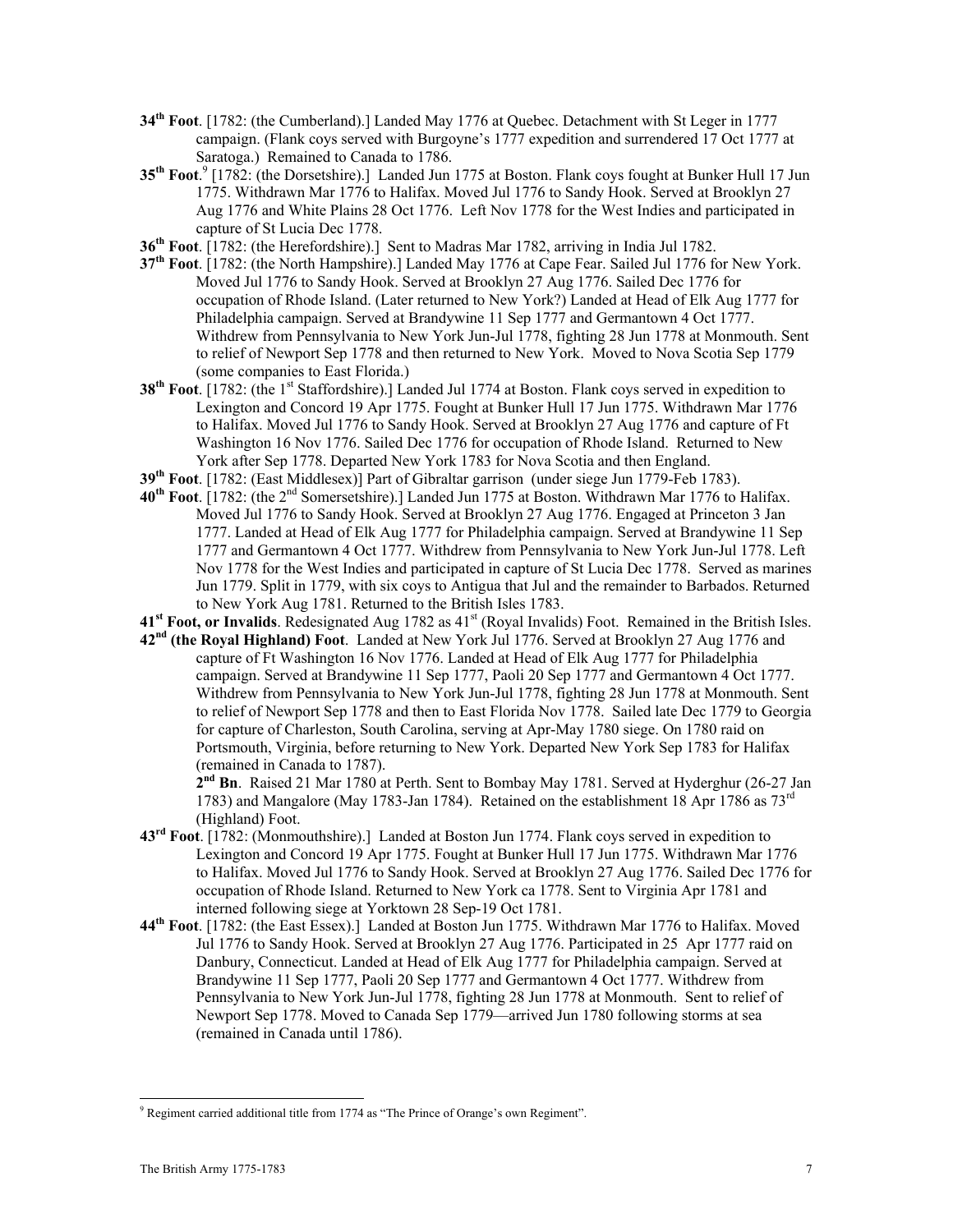- **45th Foot**. [1782: (the Nottinghamshire).] Landed at Boston Jul 1775. Withdrawn Mar 1776 to Halifax. Moved Jul 1776 to Sandy Hook. Served at Brooklyn 27 Aug 1776. Personnel drafted out Dec 1778 and cadre returned to the British Isles.
- **46th Foot**. [1782: (the South Devonshire).] Landed May 1776 at Cape Fear. Sailed Jul 1776 for New York. Moved Jul 1776 to Sandy Hook. Served at Brooklyn 27 Aug 1776. Landed at Head of Elk Aug 1777 for Philadelphia campaign. Served at Brandywine 11 Sep 1777. Withdrew from Pennsylvania to New York Jun-Jul 1778, fighting 28 Jun 1778 at Monmouth. Sent to relief of Newport Sep 1778. Left Nov 1778 for the West Indies and participated in capture of St Lucia Dec 1778. (Served as marines en route and into the summer of 1779.)
- **47th Foot**. [1782: (the Lancashire).] Stationed in New Jersey from 1773. Moved to Boston Oct 1774. Flank coys served in expedition to Lexington and Concord 19 Apr 1775 and remainder in rescue column under Lord Percy. Fought at Bunker Hull 17 Jun 1775. Withdrawn Mar 1776 to Halifax. Sent May 1776 to Quebec. Served with 1777 Burgoyne expedition. Engaged (six coys) at Freeman's Farm 19 Sep 1777 and Bemis Heights 7 Oct 1777. Surrendered 17 Oct 1777 at Saratoga and interned until returned to the British Isles in 1781.
- **48th Foot**. [1782: (the Northamptonshire).] Stationed in the West Indies until returned to the British Isles 1781.
- **49th Foot**. [1782: (Hertfordshire).] Landed Jun 1775 at Boston. Withdrawn Mar 1776 to Halifax. Moved Jul 1776 to Sandy Hook. Served at Brooklyn 27 Aug 1776 and White Plains 28 Oct 1776. Landed at Head of Elk Aug 1777 for Philadelphia campaign. Served at Brandywine 11 Sep 1777. Withdrew from Pennsylvania to New York Jun-Jul 1778. Left Nov 1778 for the West Indies and participated in capture of St Lucia Dec 1778.
- **50th Foot**. [1782: (the West Kent).] Served 1772 in suppressing insurrection in St. Vincent. Arrived piecemeal at New York Jul 1776 and used to bring other regiments up to strength; staff returned to England Aug 1776. Regiment reformed as served as marines Jul 1778, afterward remaining in the British Isles.
- 51<sup>st</sup> Foot. [1782: (2<sup>nd</sup> Yorkshire West Riding).] Part of the Minorca garrison, surrendering Feb 1782 and returned to England May 1782.
- **52nd Foot**. [1782: (Oxfordshire).] Landed Oct 1774 at Boston. Flank coys served in expedition to Lexington and Concord 19 Apr 1775. Fought at Bunker Hull 17 Jun 1775. Withdrawn Mar 1776 to Halifax. Moved Jul 1776 to Sandy Hook. Served at Brooklyn 27 Aug 1776 and capture of Ft Washington 16 Nov 1776. Sailed Dec 1776 for occupation of Rhode Island. (Late returned to New York.) Participated in attack on Ft Montgomery on the Hudson above New York 6 Oct 1777. Returned to the British Isles Aug 1778.
- **53rd Foot**. [1782: (the Shropshire).] Landed May 1776 at Quebec. Served with 1777 Burgoyne expedition but remained on line of communications and did not continue to Saratoga. (Flank coy continued on with expedition and surrendered 17 Oct 1777 at Saratoga.) (Remained in Canada to 1787.)
- **54th Foot**. [1782: (the West Norfolk).] Landed May 1776 at Cape Fear. Sailed Jul 1776 for New York. Moved Jul 1776 to Sandy Hook. Served at Brooklyn 27 Aug 1776. Sailed Dec 1776 for occupation of Rhode Island. Returned to New York Jun 1779 and served on raids into Connecticut 1779. Departed New York Sep 1782 for Halifax.
- **55th Foot**. [1782: (the Westmoreland).] Landed Dec 1775 at Boston. Withdrawn Mar 1776 to Halifax. Moved Jul 1776 to Sandy Hook. Served at Brooklyn 27 Aug 1776. Engaged at Princeton 3 Jan 1777. Landed at Head of Elk Aug 1777 for Philadelphia campaign. Served at Brandywine 11 Sep 1777 and Germantown 4 Oct 1777. Withdrew from Pennsylvania to New York Jun-Jul 1778. Left Nov 1778 for the West Indies and participated in capture of St Lucia Dec 1778. Moved Jul 1779 to St Kitts where captured Jan 1782.
- **56th Foot**. [1782: (the West Essex).] Part of the Gibraltar garrison (under siege Jun 1779-Feb 1783).
- **57th Foot**. [1782: (the West Middlesex).] Landed May 1776 at Cape Fear. Sailed Jul 1776 for New York. Served at Brooklyn 27 Aug 1776. Participated in attack on Ft Montgomery on the Hudson above New York 6 Oct 1777. Departed New York Sep 1783 for Halifax.
- **58th Foot**. [1782: (the Rutlandshire).] Part of the Gibraltar garrison (under siege Jun 1779-Feb 1783).
- 59<sup>th</sup> Foot. [1782: (2<sup>nd</sup> Nottinghamshire).] Stationed at Halifax from 1765. Moved to Boston Aug 1774. Flank coys served in expedition to Lexington and Concord 19 Apr 1775. Flank coys fought at Bunker Hull 17 Jun 1775. Returned to British Isles Dec 1775. Sent to the relief of Gibraltar Oct 1782.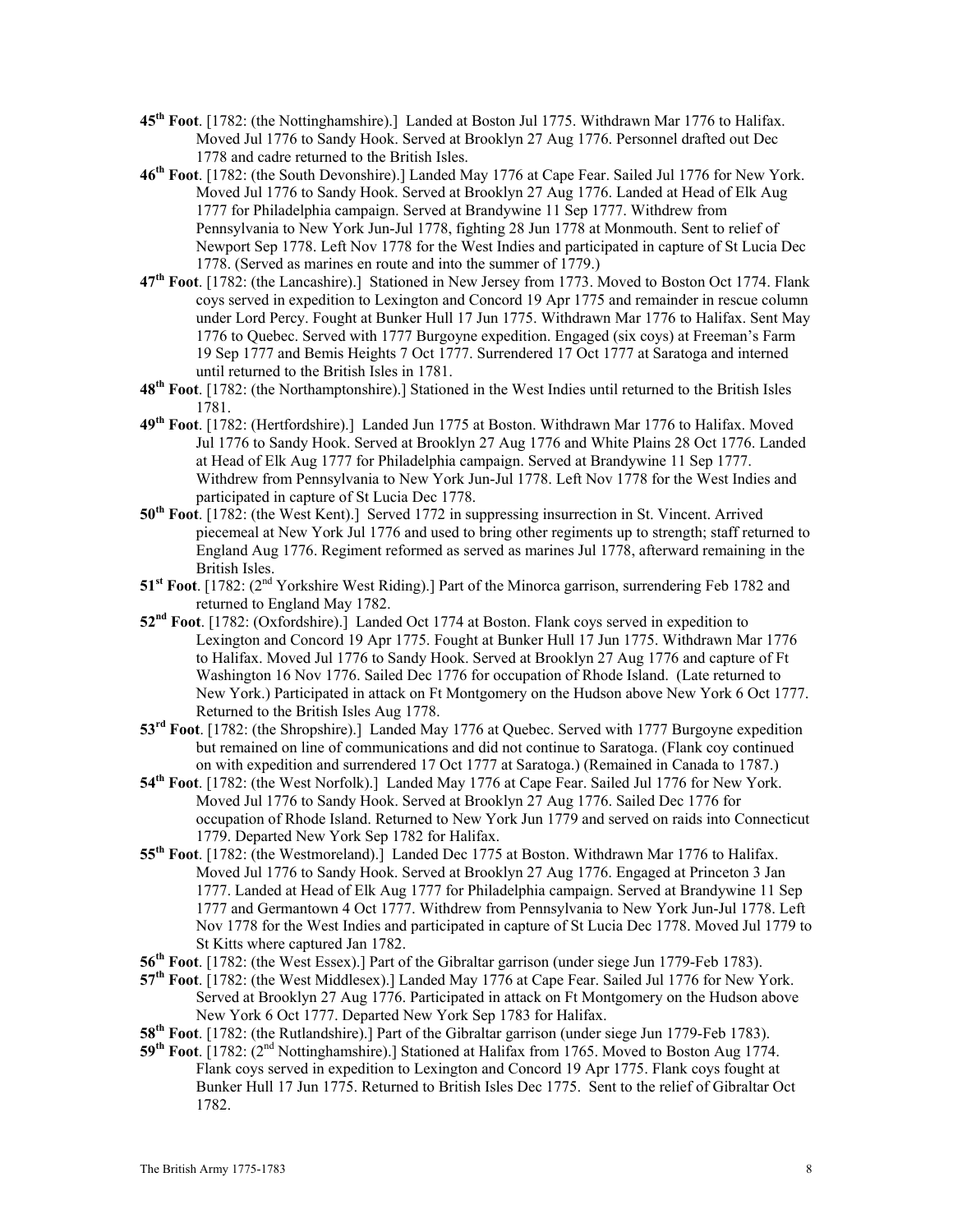- **60<sup>th</sup> (Royal American) Foot**.<sup>10</sup> Exact details of service by battalion are scanty, but elements of the 60<sup>th</sup> served in Georgia and South Carolina 1779, Antigua the same year, St Vincent Jun 1779 (the 400 men there surrendered), Baton Rouge, Mobile, Pensacola, Honduras and Nicaragua. Remainder of regiment moved to St. Augustine, Florida Nov 1782 and then to New York. May have paused in Nova Scotia 1783, when men transferred out to other regiments and officers returned to the British Isles.
	- **1st Bn**. In Jamaica from 1767. Served in Nicaragua 1780.
	- **2nd Bn**. Served (six coys) 1772-73 in suppressing insurrection in St. Vincent. Also on Antigua from 1772. Elements at siege of Savannah 16 Sep-9 Oct 1779. In Barbados 1781.
	- **3rd Bn**. Reformed 1775 in Hanover and British Isles. Elements at Pensacola by the end of 1778. Pensacola Mar 1781-May 1782. Disbanded 1783.
	- **4th Bn**. Reformed 1775 in Hanover and British Isles. Elements at Pensacola by the end of 1778. Disbanded 1783.
- **61st Foot**. [1782: (South Gloucestershire).] Part of Minorca garrison, which surrendered Feb 1782. Returned to England May 1782.
- **62nd Foot**. [1782: (the Wiltshire).] Landed May 1776 at Quebec. Served with 1777 Burgoyne expedition; engaged at Freeman's Farm 19 Sep 1777 and Bemis Heights 7 Oct 1777. Surrendered 17 Oct 1777 at Saratoga and interned until returned to the British Isles in 1781.
- **63rd Foot**. [1782: (the West Suffolk).] Landed Jun 1775 at Boston. Flank coys fought at Bunker Hull 17 Jun 1775. Withdrawn Mar 1776 to Halifax. Moved Jul 1776 to Sandy Hook. Served at Brooklyn 27 Aug 1776. Sailed Dec 1776 for occupation of Rhode Island. Returned to New York May 1777. Participated in attack on Ft Clinton on the Hudson above New York 6 Oct 1777. Sent as reinforcement to Philadelphia winter 1777, and then returned to New York with the army Jun-Jul 1778, fighting at Monmouth 28 Jun 1778. Sailed late Dec 1779 to Georgia for capture of Charleston, South Carolina, serving at Apr-May 1780 siege. Detachments served at Hobkirk's Hill 25 Apr 1781and Eutaw Springs 8 Sep 1781. Left Charleston 1782 for the West Indies.
- **64th Foot**. [1782: (the 2nd Staffordshire).] Landed at Boston Jan 1769. Withdrawn Mar 1776 to Halifax. Moved Jul 1776 to Sandy Hook. Served at Brooklyn 27 Aug 1776. Participated in 25 Apr 1777 raid on Danbury, Connecticut. Landed at Head of Elk Aug 1777 for Philadelphia campaign. Served at Brandywine 11 Sep 1777. Withdrew from Pennsylvania to New York Jun-Jul 1778, fighting at Monmouth 28 Jun 1778. Sent to relief of Newport Sep 1778 and then returned to New York. Sailed late Dec 1779 to Georgia for capture of Charleston, South Carolina, serving at Apr-May 1780 siege. Served at Eutaw Springs 8 Sep 1781. Left Charleston Oct 1782 for the West Indies.
- **65th Foot**. [1782: (the 2nd Yorkshire North Riding).] (Sent to Boston Jan-Jul 1769.) Stationed at Boston from Oct 1774. Flank coys fought at Bunker Hull 17 Jun 1775. Withdrawn Mar 1776 to Halifax. Detachment served as marines with fleet in relief of Gibraltar 1782.
- **66th Foot**. [1782: (the Berkshire)] Spent the entire period in the British Isles.
- **67th Foot**. [1782: (the South Hampshire).] Spent the entire period in the British Isles.
- **68th Foot**. [1782: (Durham).] Sent to the Channel Islands Jan 1783.
- **69th Foot**. [1782: (the South Lincolnshire).] Sent with Hood's fleet to Barbados Jan 1781 and New York Sep 1781, then back to West Indies Nov 1781. Sent to the relief of St Kitts Jan 1782 and captured.
- **70th (Glasgow Lowland) Foot**. Retitled 1782 as (Surry) [sic]. Landed Aug 1778 at Halifax. (Flank coys served in the South from 1780.) Departed from Canada 1782.
- **71st (Highland) Foot**. Raised 25 Oct 1775 for service in North America, and also known as Frasier's Highlanders.<sup>11</sup> Disbanded 1784.
	- **1st Bn**. Raised 25 Oct 1775. Landed Jul 1776 at New York. Served at Brooklyn 27 Aug 1776 and capture of Ft Washington 28 Oct 1776. Landed at Head of Elk Aug 1777 for Philadelphia campaign. Served at Brandywine 11 Sep 1777. Returned to New York Dec 1777. Sent to Savannah Dec 1778. Successfully defended Savannah 16 Sep-9 Oct 1779. Sent to siege of Charleston 1780 and served at Camden 15-16 Aug 1780 and Cowpens 17 Jan 1781. Departed Charleston for Halifax Nov 1782.

11 The first two battalions totaled more than 2300 men when raised. Fortescue shows the regiment with three battalions in 1777, while Frederick only has lineages for two. Katcher indicates that the third battalion was raised May 1777 but shows little detail of its service.

 $\overline{a}$ 

 $10$  Despite the title, the regiment in 1775 still consisted largely of foreign (i.e., non-British) Protestants, along with some personnel recruited in North America.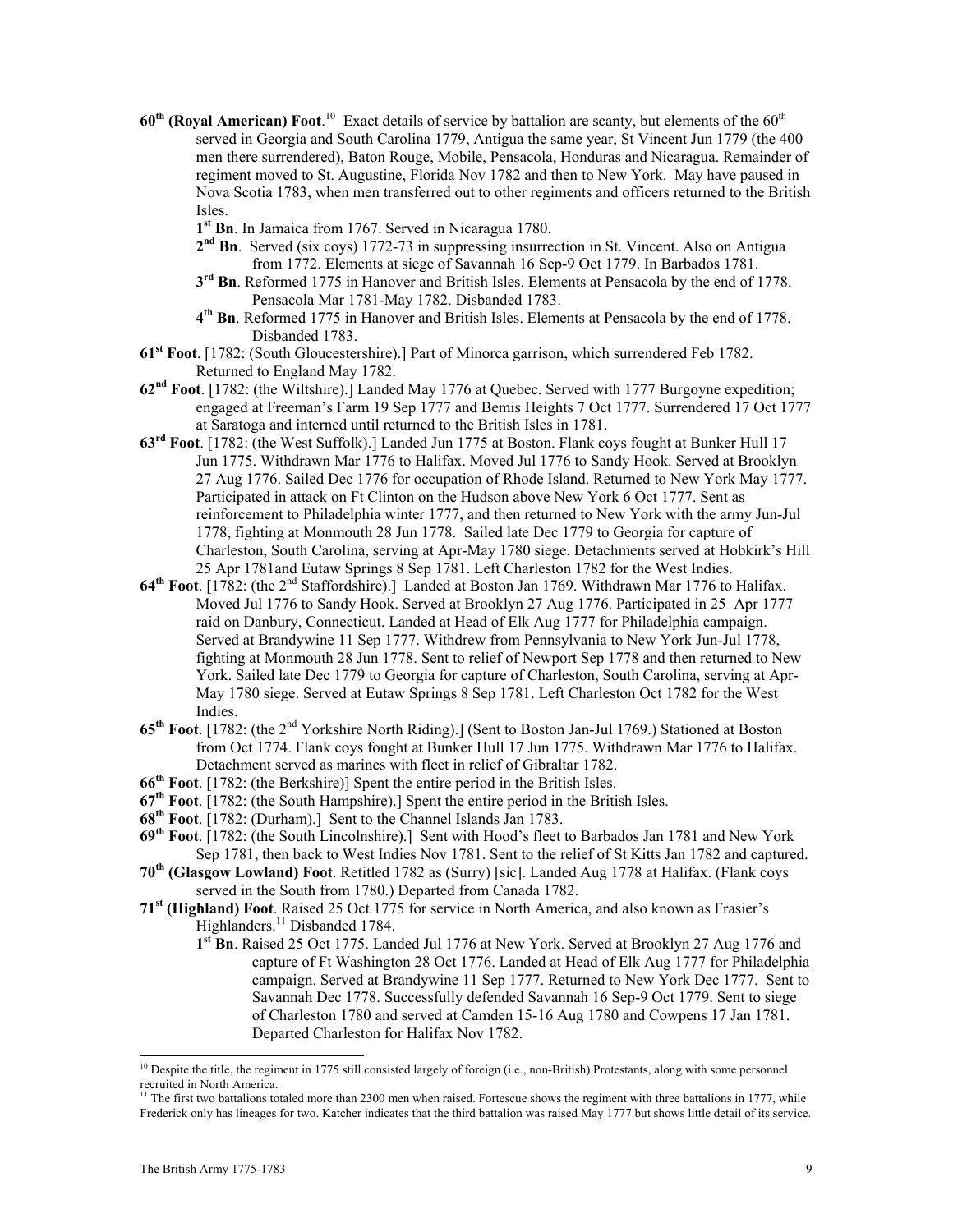- **2nd Bn**. Raised 25 Oct 1775. Landed Jul 1776 at New York. Served at Brooklyn 27 Aug 1776 and capture of Ft Washington 28 Oct 1776. Landed at Head of Elk Aug 1777 for Philadelphia campaign. Served at Brandywine 11 Sep 1777. Returned to New York Dec 1777. Sent to Savannah Dec 1778. Successfully defended Savannah 16 Sep-9 Oct 1779. Sent to siege of Charleston 1780 and served at Guilford Court House 15 Mar 1781. Interned following siege of Yorktown 28 Sep-19 Oct 1781. Apparently reformed and redesignated as a regiment 13 Feb 1782 as "second 71<sup>st</sup> Foot." Disbanded 3 Oct 1783 at Stirling.
- **3rd Bn**. Raised May 1777(?). Landed at Head of Elk Aug 1777 for Philadelphia campaign. Served at Brandywine 11 Sep 1777. Returned to New York Dec 1777. Apparently disbanded in 1778.
- **72nd Foot (Royal Manchester Volontiers)**. Raised 16 Dec 1777 for service at Gibraltar, and part of the garrison during the Jun 1779-Feb 1783 siege. Disbanded 9 Sep 1783.
- **73rd (Highland) Foot**. Raised 19 Dec 1777; also known as McLeod's Highlanders. **1st Bn** arrived in India May 1779. Served at Porto Novo (1 Jul 1781), Pollilore (27 Aug 1781), Sholinghur (27 Sep 1781), Arnee (2 Jun 1782), Cuddalore (13 Jun 1783); also awarded battle honour for Carnatic. (Renumbered  $71<sup>st</sup>$  Foot in 1786.)

**2nd Bn/73rd Foot** raised 1778. Sent to Gibraltar and served in the siege (Jun 1779-Feb 1783). Disbanded 1783 (personnel to  $1<sup>st</sup>$  Bn).

- **74th Foot (Argyllshire Highlanders)**. Raised 25 Dec 1777 for service in North America. Landed Aug 1778 at New York and then moved to Halifax. Sent to Penobscot, Maine Jul 1779. Departed Canada 1783 and disbanded on return home.
- **75th Foot (Prince of Wales's Regiment)**. Raised 14 Jan 1778 in Wales, remaining there. Disbanded 1783.
- **76th (Highland) Foot**. Raised 15 Dec 1777 for service in North America; also known as MacDonald's Highlanders. Sent to relief of Jersey Island, and then to New York (Aug 1779). Sent to Virginia Apr 1781 and interned following siege of Yorktown 28 Sep-19 Oct 1781. Returned to Scotland and disbanded 1784.
- **77th Foot (or Atholl Highlanders)**. Raised 25 Dec 1777 for service in Ireland. Broken up Jun 1781 at Portsmouth following mutiny (was to be sent to America) but not officially disbanded until 1783.
- **78th (Highland) Foot**. Raised 29 Dec 1777 as Seaforth (Highland) Foot; numbered 18 Jul 1778 but also known under former title. Sent to Jersey Jan 1781 and then to India May 1781. Served at Arnee (2 Jun 1782), Cuddalore (13 Jun 1783); also awarded battle honour for Carnatic. (Renumbered  $72<sup>nc</sup>$ Foot in 1786.)
- **79th Foot (Royal Liverpool Voluntiers)**. Raised 8 Jan 1778 for service afloat; also called "Liverpool Blues". Sent to Jamaica Mar 1779 and detachments served as marines. Served in Honduras and Nicaragua 1780. Disbanded Feb 1784.
- **80th Foot (Royal Edinburgh Volunteers)**. Raised 17 Jan 1778 for service in North America. Landed Aug 1779 at New York. Sent to Virginia Apr 1781 and interned following siege of Yorktown 28 Sep-19 Oct 1781. Disbanded 1783.
- **81st Foot**. Raised Mar 1777 in Scotland for service in Ireland; possibly known as Aberdeen Highlanders and not numbered until later. Disbanded 1783 at Edinburgh.
- **82nd Foot**. Raised 16 Dec 1777 for service in North America; also known as Duke of Hamilton's Regiment. Landed Aug 1778 at Halifax. Sent to Penobscot, Maine Jul 1779. Sent to Cape Fear Nov 1780 to join Cornwallis. Moved to Wilmington, North Carolina in Apr 1781. (Light coy interned at Yorktown 19 Oct 1781.) Moved to Charleston and then to New York Apr 1782. Moved to Halifax Apr 1783 and disbanded there 1784.
- **83rd Foot (Royal Glasgow Volunteers)**. Raised 16 Dec 1777. Sent to Jersey 1781. Sent to New York 1783 and then returned shortly thereafter. Disbanded 1783.
- **84th Foot (Royal Highland Emigrants)**. Raised 12 Jun 1775 in Canada from men discharged from old Highland regiments, for service in North America. Taken onto the regular establishment and numbered Jan 1779. Disbanded 1784.
	- **1st Bn**. Raised 12 Jun 1775 and concentrated in Quebec area, forming a major part of the defense there Sep-Nov 1775. It remained in Canada for the duration of the war. Disbanded 1784.
	- **2nd Bn**; also called "Young Royal Highlanders". Raised 12 Jun 1775 and concentrated in Halifax area. Sent to Charleston Apr 1781 and served at Eutaw Springs 8 Sep 1781. Moved to New York Apr 1782 and then to Canada. Disbanded 1784.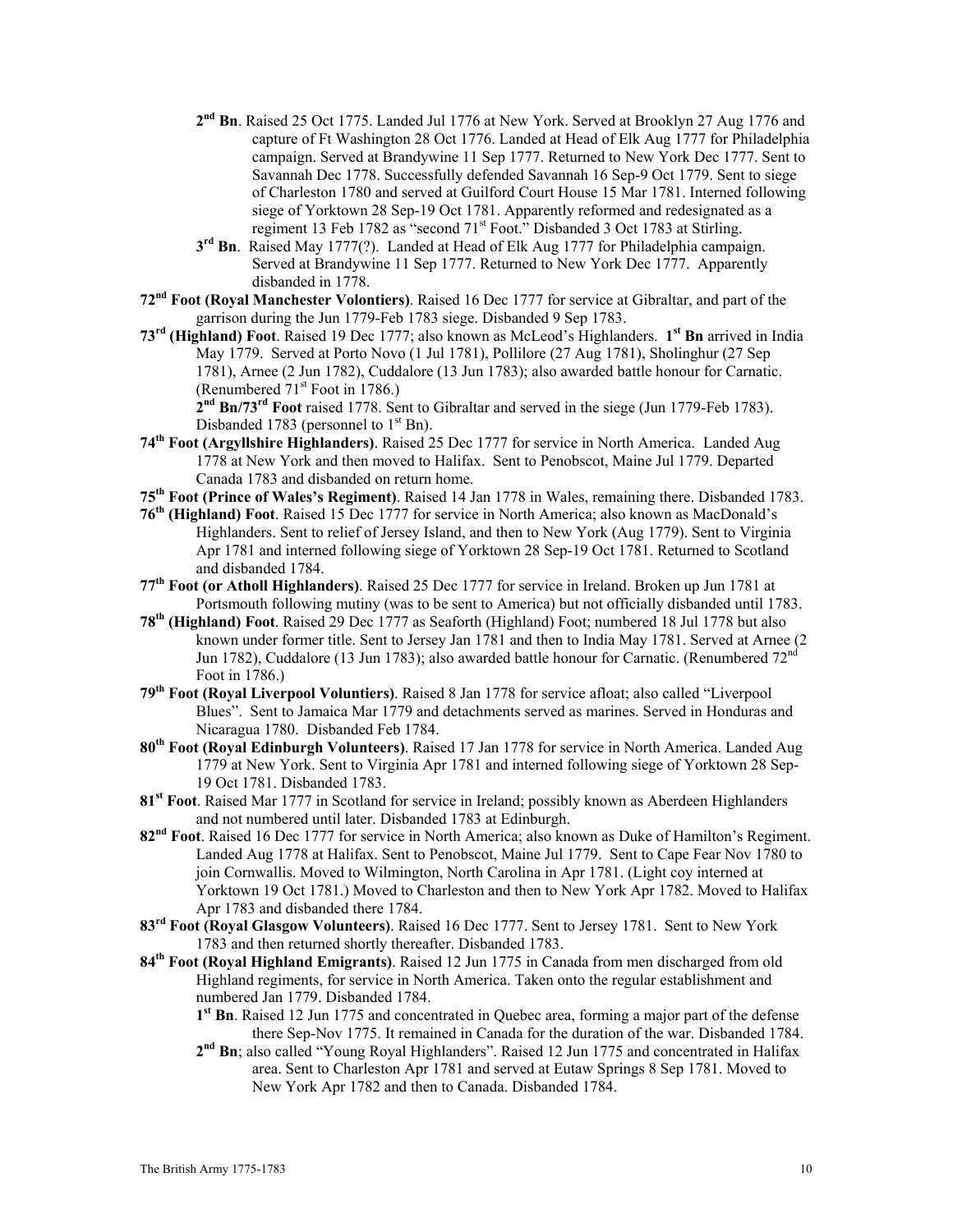- 85<sup>th</sup> Foot (Westminster Volunteers). Raised 1 Jul 1779 and sent to Jamaica Feb 1780.<sup>12</sup> Recalled after a short while; majority drafted to other regiments and others lost at sea. Remained on the rolls until officially disbanded in 1783.
- **86th Foot**. Raised 1 Jul 1779.13 Sent to the Leeward Islands Jan 1780. (Five coys lost at Tobago Jun 1781.) Returned to England 1783 and disbanded.
- **87th Foot**. Raised 10 Jul 1779. Sent to the Leeward Islands Jan 1780. Returned to England 1783. Disbanded 1784.
- **88th Foot**. Raised 23 Jul 1779. Sent to Jamaica Dec 1779. Returned to England 1781. Disbanded 1783.
- **89th Foot**. Raised 23 Jul 1779; possibly called "Worcestershire Volunteers". Sent to the Leeward Islands Dec 1779. Returned to England 1783. Disbanded 1784.
- **90th Foot**. Raised 15 Oct 1779; possibly called "Yorkshire Volunteers". Sent to the Leeward Islands Jan 1780. Returned to England 1783. Disbanded 1784.
- **91st Foot**. Raised 23 Jul 1779; possibly called "Shropshire Volunteers". Sent to St Lucia and Barbados Jan 1780. Returned to England Jun 1781. Disbanded 1784.
- **92nd Foot**. Raised 10 Jul 1779. Sent to Jamaica Mar 1780. Returned to England and disbanded 1783.
- **93rd Foot**. Raised 23 Jul 1779. Sent to Jamaica Feb 1780. Returned to England 1783. Disbanded 1783-85 in Ireland.
- **94th Foot**. Raised 23 Jul 1779. Sent to Jamaica Feb 1780. Returned to England and disbanded 1783.
- **95th Foot**. Raised 23 Jul 1779. Served on Jersey Jan 1781. Disbanded 1784.
- **96th Foot**. Raised 10 Jul 1779; possibly called "British Musketeers". Sent to the Channel Islands and disbanded there 1784.
- **97th Foot**. Raised 23 Jul 1779. Sent to the relief of Gibraltar Mar 1782. Returned to England 1783. Disbanded 1784.
- **98th Foot**. Raised 29 May 1780 for service in India. Sent there May 1781. Lost at Bednore 28 Apr 1783; interned to 1784 when returned to the British Isles and disbanded ca. 1785.
- **99th Foot (Jamaica Regiment)**. Raised in Jamaica 2 Jun 1780. Disbanded there 1783 or 1784.
- **100th Foot**. Raised 1780. Sent to India May 1781. Lost at Bednore 28 Apr 1783; interned to 1784 when returned to the British Isles and disbanded ca. 1785.
- **101st Foot**. Raised 24 Sep 1781 for service in India. Sent there late 1782. Served at Cuddalore (13 Jun 1783) and Palghaucherry (13 Nov 1783). Returned to the British Isles and disbanded 1785.
- **102nd Foot**. Raised 24 Sep 1781 for service in India. Sent there late 1782. Lost at Bednore 28 Apr 1783; interned to 1784 when returned to the British Isles and disbanded ca. 1785.
- **103rd Foot (King's Irish Infantry)**. Raised 2 Nov 1781 and remained in Ireland. Disbanded 1784.
- **104th Foot**. Raised 24 Feb 1782. Remained in Ireland until disbanded 1784.
- **105th Foot**. Raised 1777 in Philadelphia as Volunteers of Ireland, from Irish-American Loyalists. Moved to New York with the army Jun-Jul 1778. Taken onto the American establishment as  $2<sup>nd</sup>$  American Regiment 2 May 1779. Sent to Charleston 1780 and served at Camden 15-16 Aug 1780 and Hobkirk's Hill 25 Apr 1781. Placed on the British establishment Apr 1782 as  $105<sup>th</sup>$  Foot, and also known then as King's Irish Regiment. Departed Charleston for the British Isles Apr 1783. Transferred to Irish establishment 1783. (Disbanded 1787.)
- Duke of Buccleugh's Fencibles.<sup>14</sup> Raised Apr 1778 in Scotland. Disbanded ca 1783.
- **Duke of Gordon's Fencibles**. Raised Apr 1778 in Scotland. Disbanded ca 1783.
- **Lord Frederick Campbell's Fencibles**. Raised Apr 1778 in Scotland. Disbanded ca 1783.
- **Colonel Wemyss' Fencibles**. Raised Feb 1779 in Scotland.
- **Sir T. Egerton's Fencible Infantry**. Raised 10 Jul 1779. Disbanded ca 1783.
- **Lord North's Fencibles**. Raised 23 Jul 1779. Disbanded ca 1783.

**Lord Fauconberg's Fencibles**. Raised 6 Aug 1779. Disbanded ca 1783.

<sup>&</sup>lt;sup>12</sup> Taken from Katcher; Frederick gives a raising in 1777 which cannot be right given its number.

<sup>&</sup>lt;sup>13</sup> Frederick gives very different dates for raising the  $86<sup>th</sup>$  to  $97<sup>th</sup>$  Foot; I have followed Fortescue here.<br><sup>14</sup> Fencibles were regular regiments, but only obligated for service in the British Isles.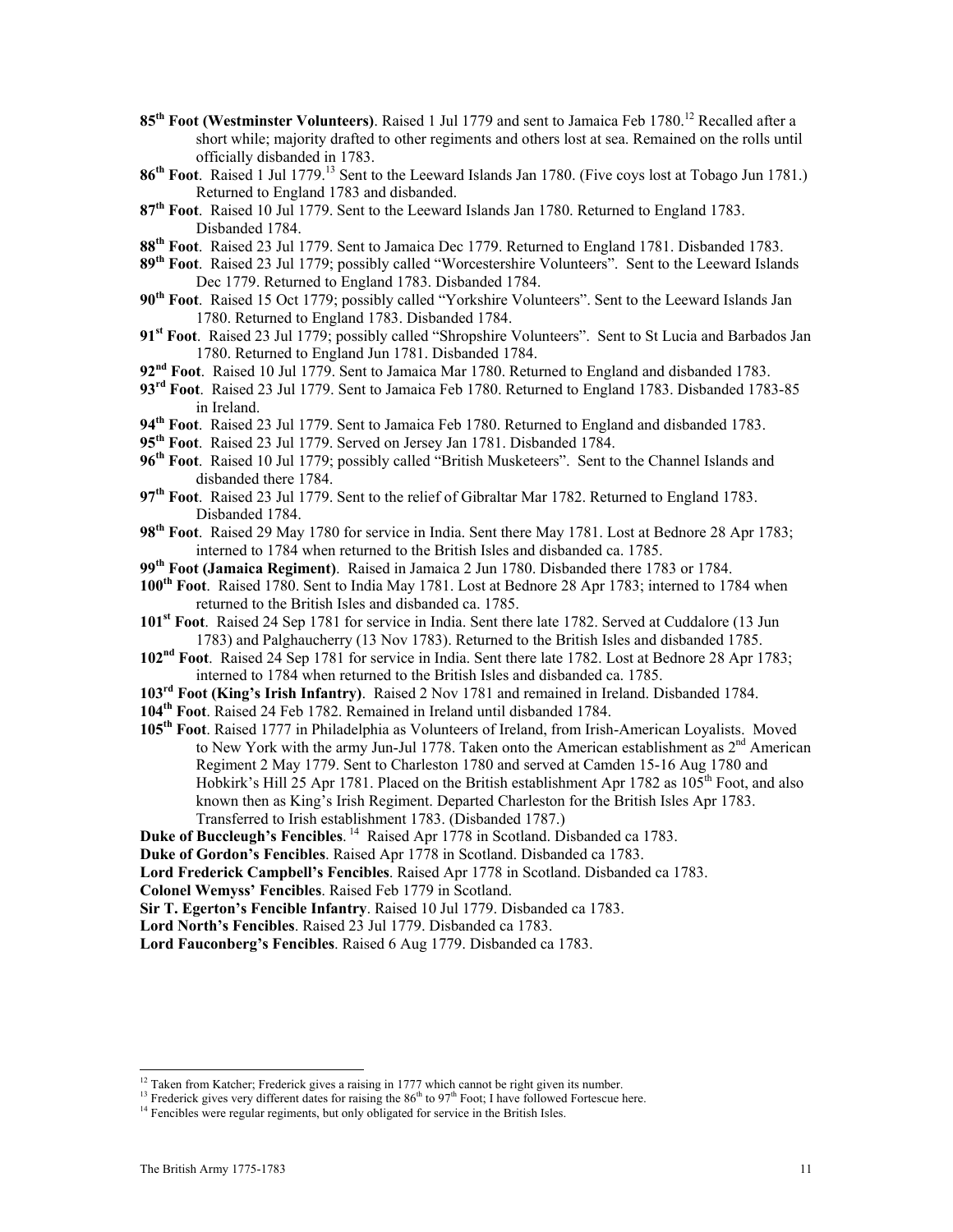*Artillery* 

#### **Royal Artillery**

- In 1771, the Royal Artillery was organized into four battalions (eight companies each) along with two invalid companies each for garrison duties. Civilian wagons and horses were hired to pull the guns.
- The  $4<sup>th</sup>$  Battalion was stationed in America in 1775. Four companies of the  $3<sup>rd</sup>$  Battalion were sent out and merged with them later. In addition, four companies of the 1<sup>st</sup> Battalion and the remaining four companies of the  $3<sup>rd</sup>$  Battalion were also sent to America.
- Companies seem generally not to have served as tactical units. Rather, they manned the larger guns (6 or 12 pdrs and howitzers), or were detailed in small groups to man the battalion guns (two  $1\frac{1}{2}$  or 3pdrs with each infantry regiment).
- **Royal Irish Artillery**. Created 1755, remained in Ireland. In Mar 1777 provided 70 men as drafts which left Apr 1777 for Canada and joined the Burgoyne expedition.

#### *Royal Marines*

Organized 1763 as 70 companies, grouped in the Chatham, Portsmouth, and Plymouth Divisions. Companies were administrative units, providing personnel for service on ships or provisional battalions. This number may have been different in 1775, and probably changed during the war.

A special force was organized May 1775 to serve under Major Pitcairn in Boston. This totaled 717 officers and men, organized into two battalions  $(1<sup>st</sup>$  and  $2<sup>nd</sup>)$  of eight companies each, along with a company each of grenadiers and light infantry. Ten companies were in Lord Percy's relief expedition 19 Apr 1775, and the two battalions fought at Bunker Hill 17 Jun 1775. Royal Marines continued some operations in North America following the evacuation of Boston in Mar 1776, but apparently no longer in battalion strength.

All Marines were recalled to the Home Fleet in 1778, although some served during the siege of Gibraltar.

# *Hon. East India Company*

Each of the presidencies raised a regiment of Europeans. These sometimes served in detachments in addition to service as complete units.

- Bengal (European) Regiment.<sup>15</sup> Served at Oct 1778 Pondicherry siege and in the long campaign in the Bombay Presidency (Guzerat battle honour). Served at Tellicherry (Apr 1781-Feb 1782), Porto Novo (1 Jul 1781), Pollilore (27 Aug 1781), Sholinghur (27 Sep 1781), Arnee (2 Jun 1782), Panianee (27 Nov 1782), and Cuddalore (13 Jun 1783); also awarded battle honour for Carnatic.
- Bombay (European) Regiment.<sup>16</sup> Served in the long campaign in the Bombay Presidency (Guzerat battle honour). Served at Tellicherry (Apr 1781-Feb 1782), Panianee (27 Nov 1782) and Mangalore (May 1783-Jan 1784); also awarded battle honour for Carnatic.
- [Madras] European Regiment.<sup>17</sup> Served in the long campaign in the Bombay Presidency (Guzerat battle honour). Served at Porto Novo (1 Jul 1781), Pollilore (27 Aug 1781), Sholinghur (27 Sep 1781), Arnee (2 Jun 1782), and Cuddalore (13 Jun 1783).

In addition to its three European regiments, the Non. East India Company raised a number of regiments of native light cavalry and native infantry (Sepoy) battalions. Each of the three presidencies (Bengal, Bombay and Madras) had a separate army and its own numbering system.

<sup>&</sup>lt;sup>15</sup> Taken onto the British establishment 1862 as 101<sup>st</sup> Foot.

<sup>&</sup>lt;sup>16</sup> Taken onto the British establishment 1862 as  $103^{rd}$  Foot.<br><sup>17</sup> Officially titled, the European Regiment of the Madras Army. Taken onto the British establishment 1862 as  $102^{nd}$  Foot.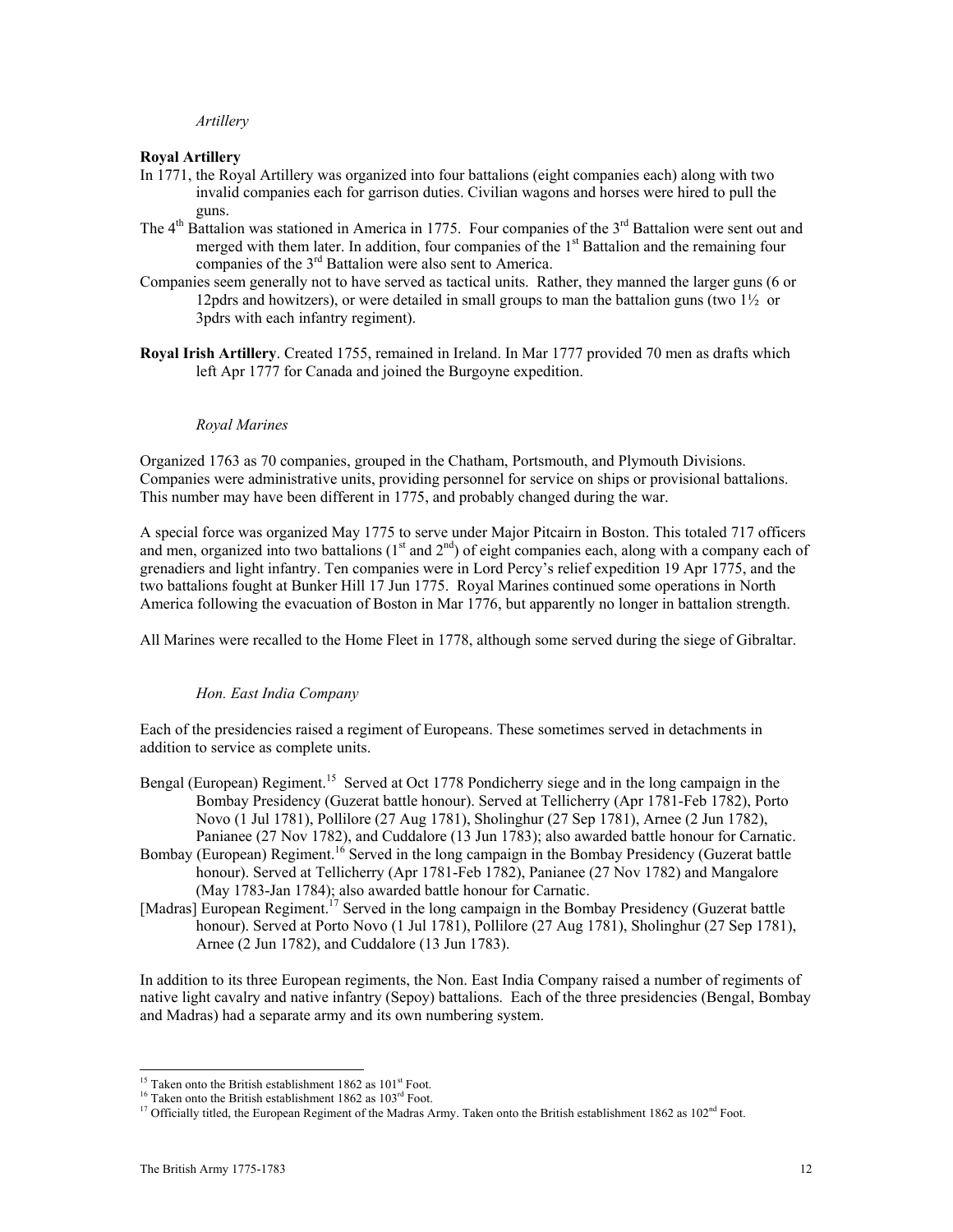### *American Establishment*

An American establishment was created in 1779. It appears that the numerical designations were more notional than actual in normal usage, as all of these regiments remained identified under their original designations. Note that both infantry and cavalry were numbered in the same sequence.

1<sup>st</sup> American Regiment. Raised in New York and western Connecticut by Robert Rogers. Taken onto the American establishment 2 May 1779 while at New York. Sent to Virginia 1781 and interned following surrender at Yorktown 19 Oct 1781. Apparently reformed in New York. Taken onto the British establishment 25 Dec 1782 but disbanded in Canada the next year.<sup>18</sup>

- $3<sup>rd</sup>$  American Regiment. Raised in Halifax Jan-Feb 1776 as the New York Volunteers. Placed on the American establishment 2 May 1779 while in East Florida. Served at Savannah (Sep 1779), Charlestown (Apr-May 1780), Camden (15-16 Aug 1780) and Hobkirk's Hill (25 Apr 1781) before returning to Savannah, and then in Aug 1782 to New York. Disbanded in Canada 1783.
- 4th American Regiment. Raised in New York Dec 1776 as the Associated Refugees, and then redesignated the King's American Regiment. Taken onto the American establishment 7 Mar 1781 while serving in the south. Taken onto the British establishment 25 Dec 1782 but disbanded in Canada the next year.
- 5<sup>th</sup> American Regiment. Raised in New York Jul 1778 as the British Legion. Taken onto the American establishment 7 Mar 1781 while serving in the south. Interned following surrender at Yorktown 19 Oct 1781. The unit was apparently reformed and placed on the British establishment 25 Dec 1782 but disbanded in Canada the next year.

#### *Militia*

The Militia remained an institution in England and Wales only, although there were a variety of volunteer companies formed in Scotland and (although illegal) among the Protestants in Ireland.<sup>19</sup> Details of embodiment are incomplete as many records from this period are missing.

Royal Alderney Militia. Anglesey Militia. Embodied 31 Mar 1778 to 1783? Befordshire Militia. Embodied 1778-14 Mar 1783. Royal Berkshire Militia. Embodied 1778-Mar 1783. Brecknockshire Militia. Buckinghamshire Militia. Embodied 1778-1783. Cambridgeshire Militia. Embodied 31 Mar 1778 to 1783. Cardiganshire Militia. Embodied 31 Mar 1778-1783? Carmarthenshire Militia. Carnarvonshire Militia. Embodied 1778. Cheshire Militia. (Redesignated 1778 as Royal Cheshire Militia.) Cornwall Militia. Cumberland Militia. Denbighshire Militia. Derbyshire Militia. Embodied 31 Mar 1778-1783? 1<sup>st</sup> or East Devon Militia. Embodied 1778-1783. 2<sup>nd</sup> or South Devon Militia. Embodied 26 Mar 1778-3 Mar 1783. Dorset Militia. Embodied 20 Apr 1778-1783. Durham Militia. Embodied 1778-1783. 1<sup>st</sup> or West Essex Militia. 2<sup>nd</sup> or East Essex Militia.

<sup>2</sup>nd American Regiment. *See* 105th Foot.

<sup>&</sup>lt;sup>18</sup> The Oueen's York Rangers (1<sup>st</sup> American Regiment) of the Canadian Army claims descent from this unit.

<sup>&</sup>lt;sup>19</sup> There were some militia nominally in existence in Scotland, but they had not been reformed during the Seven Years War, and

effectively date from the period from 1793 during the wars with France. Irish militia units also date from 1793 on.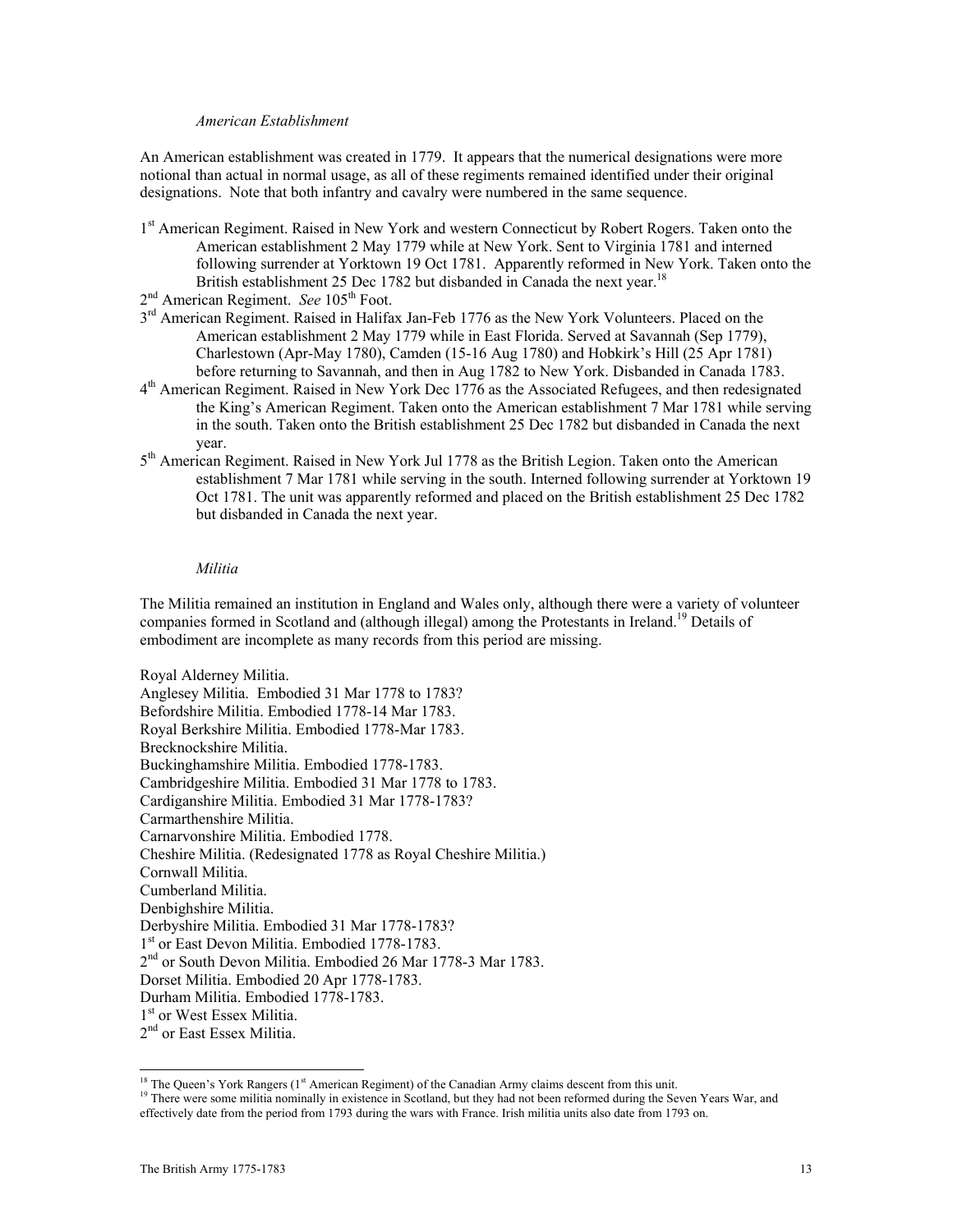Flintshire Militia. Glamorganshire Militia. North Gloucestershire Militia. Embodied Mar 1778-Mar 1782. South Gloucestershire Militia. Embodied 1778-1782. Guernsey Militia. North Regiment of Hampshire Militia. Embodied 1778-1783. South Regiment of Hampshire Militia. Embodied 1778-1783. Herefordshire Militia. Embodied Mar 1778-Mar 1783. Hertfordshire Militia. Embodied 1778-Oct 1783. Huntingdonshire Militia. East Kent Militia. Embodied 31 Mar 1778-1783? West Kent Militia. Embodied 31 Mar 1778-1783? Royal Militia of the Island of Jersey.20 Royal Lancashire Militia. Embodied Apr 1778-Mar 1783. Leicester Militia. Royal North Lincolnshire Militia. Embodied 1778-1783? Royal South Lincolnshire Militia. Train-bands of the City of London. Merionethshire Militia. Embodied 31 Mar 1778-1783? Middlesex Militia. Elements reorganized 1778 at Hampstead as 1<sup>st</sup> (East) Middlesex Militia, which was embodied 31 Mar 1778-1783. West Middlesex Militia. Raised 1778 at Uxbridge (presumably from part of the original Middlesex Militia). Embodied 1778-1783? Monmouthshire Militia. Montgomeryshire Militia. Embodied 31 Mar 1778-1783. 1<sup>st</sup> or Western Regiment of Norfolk Militia. Embodied 1778-1783. 2<sup>nd</sup> or Eastern Regiment of Norfolk Militia. Embodied Apr 1778-Mar 1783. Northampton Militia. Northumberland Militia. Embodied 13 Apr 1778-Dec 1782. Nottinghamshire Militia. Raised 14 Nov 1775. Embodied 31 Mar 1778-1783. Oxfordshire Militia. Embodied 31 Mar 1778-Mar 1783. (Reorganized 31 Jul 1778.) Pembrokeshire Militia. Radnorshire Militia. Rutland Militia. Amalgamated 31 Mar 1778-1787. Shropshire Militia. Embodied 31 Mar 1778-15 Mar 1783. 1<sup>st</sup> Somersetshire Militia. 2nd Somersetshire Militia. Stafford Militia. Raised 7 Feb 1777. Embodied 31 Mar 1778-1783. East Suffolk Militia. West Suffolk Militia. Embodied 1778-1783/ 1<sup>st</sup> Surrey Militia. 2<sup>nd</sup> Surrey Militia. Sussex Militia. Embodied 31 Jun 1778-Mar 1783. 1<sup>st</sup> Royal Tower Hamlets Militia. 2<sup>nd</sup> Royal Tower Hamlets Militia. Warwick Militia. Westmoreland Militia. Wiltshire Militia. Worcestershire Militia. Embodied 31 Mar 1778-1783. East Riding of Yorkshire Militia. North York Militia. Formed 1778 by amalgamation of Richmondshire Bn of Militia and Cleveland and Bulwer Bn of Militia. Embodied 21 Apr 1778-12 Mar 1783. 1<sup>st</sup> or Southern Yorkshire West Riding Militia. Embodied Mar 1778-Mar 1783.

2<sup>nd</sup> or Northern Yorkshire West Riding Militia. Embodied Apr 1778-1783.

 $\overline{a}$ <sup>20</sup> Awarded the battle honour Jersey 1781 for the 6 Jan 1781 engagement there.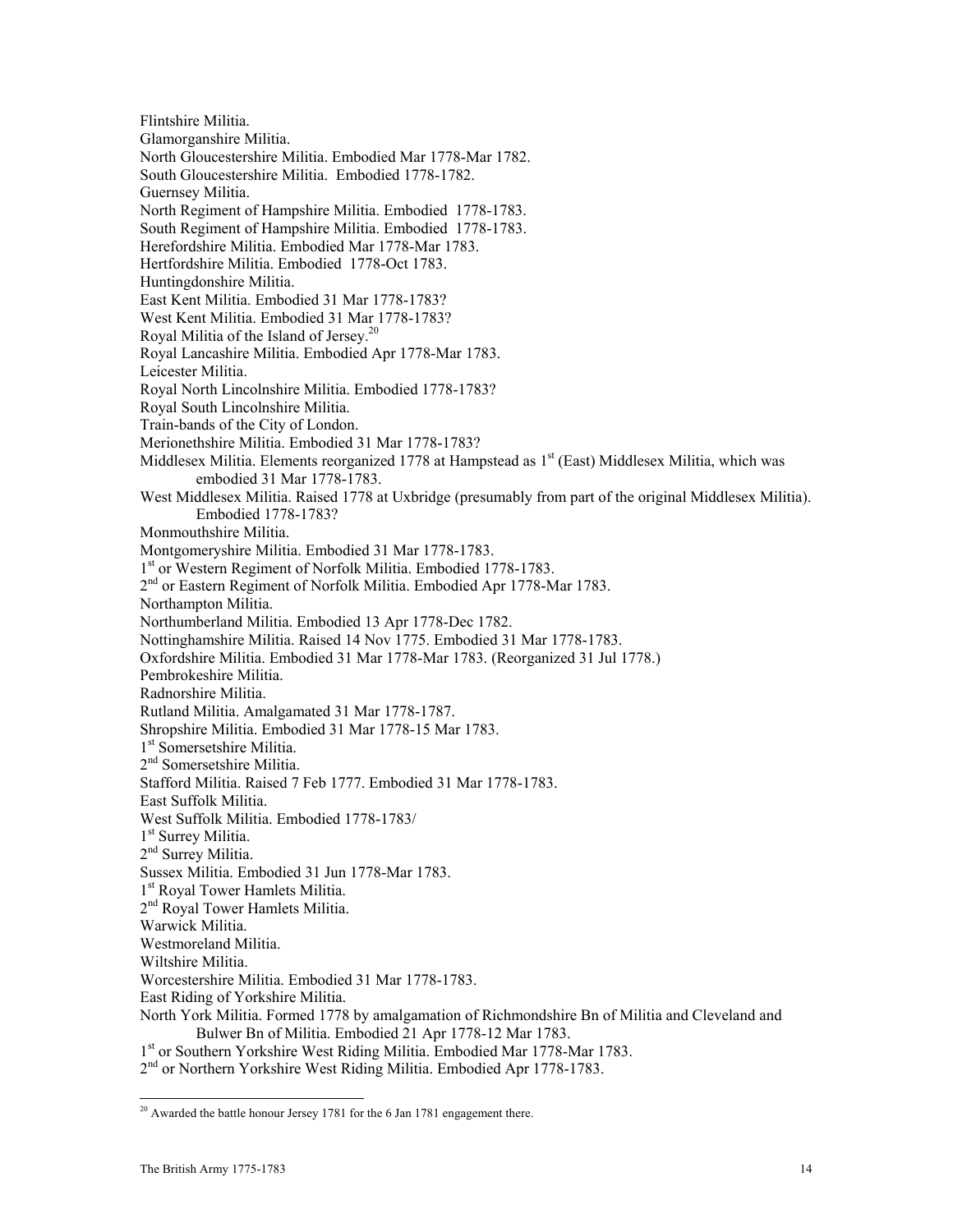Honourable Artillery Company.<sup>21</sup> Infantry reorganized Jan 1781 as a grenadier company, light infantry company, and four "hat divisions" (battalion companies): North West, North East, South West and South East. A Matross [artillery] Division was sanctioned 22 Nov 1781 with two companies.

#### BATTLE HONOURS

No battle honours were awarded for any actions in North America, although various regiments did make applications. However, some battle honours were awarded for battles in the war with France and Spain elsewhere, and in India.

War with France and Spain

St Lucia 1778 (13-18 Dec 1778) Defence of Gibraltar 1779-1783 (Jun 1779-6 Feb 1783)<sup>22</sup> Jersey 1781 (6 Jan 1781) The Saints  $(12$  Apr  $1782)^{23}$ 

India

Guzerat (9 May 1778-17 May 1782) Sholinghur (27 Sep 1781) Mangalore (23 May 1783-30 Jan 1784) Carnatic (1780—1784)

#### ORGANIZATION OF REGIMENTS

**Cavalry Regiment**. The effective strength of a regiment was about 231 men, organized into six troops. The  $17<sup>th</sup>$  Light Dragoons was raised to 288 men before going to America. In theory a troop had about 46 personnel (including one musician).

**Infantry Regiment**. A regiment had 10 companies (grenadier, light infantry, and eight battalion companies). The theoretical strength was 737 men, but the actual (itself somewhat theoretical) strength was set at 477 men. A company had three officers, five NCOs, two drummers and 38 privates (48 personnel). The grenadier company added two fifers, although these were sometimes shown at regiment. For the theoretical (737 man) regiment, a company would have been three officers, six NCOs, two drummers and 62 privates (73 personnel).

In 1775, some regiments in America were authorized two additional companies for recruiting (one in England and one in Ireland) and a total strength of 811 men. A company in the field was authorized three officers, six NCOs, two drummers and 56 privates (67 personnel). In December 1778, fourteen regiments in America were authorized two more companies, and could add an NCO and 14 men to each company in the field (giving a company of 82 personnel). In 1781, these were again reduced to 12 companies and the 14 additional privates removed, giving a company of thee officers, seven NCOs, two drummers, and 56 privates (68 personnel). Whether any regiment in the field actually had these strengths is unlikely.

In the north, grenadier and light infantry companies were invariably massed together in composite battalions instead of remaining with their regiments.

<sup>&</sup>lt;sup>21</sup> The HAC dates to 1537, and was intended as a training establishment for the trained-bands of the City of London (predecessors to the militia). This was officially a chartered organization and not part of the Militia. "Artillery" in the title used in the ancient sense of "armed men" rather than gunners.

<sup>&</sup>lt;sup>22</sup> Originally awarded as "Gibraltar" and later born as an embellishment (the Castle and Key, and the motto "Montis Insignia Calpe") along with "Gibraltar" and the year dates "1779-1783"; the 71<sup>st</sup> Foot (then serving as the 73<sup>rd</sup>) were authorized the year dates "1780-1783." Three Hanoverian battalions also served in the siege: Reden's, La Motte's and Hardenberg's Regiments. 23 Born as an embellishment (Naval Crown and date).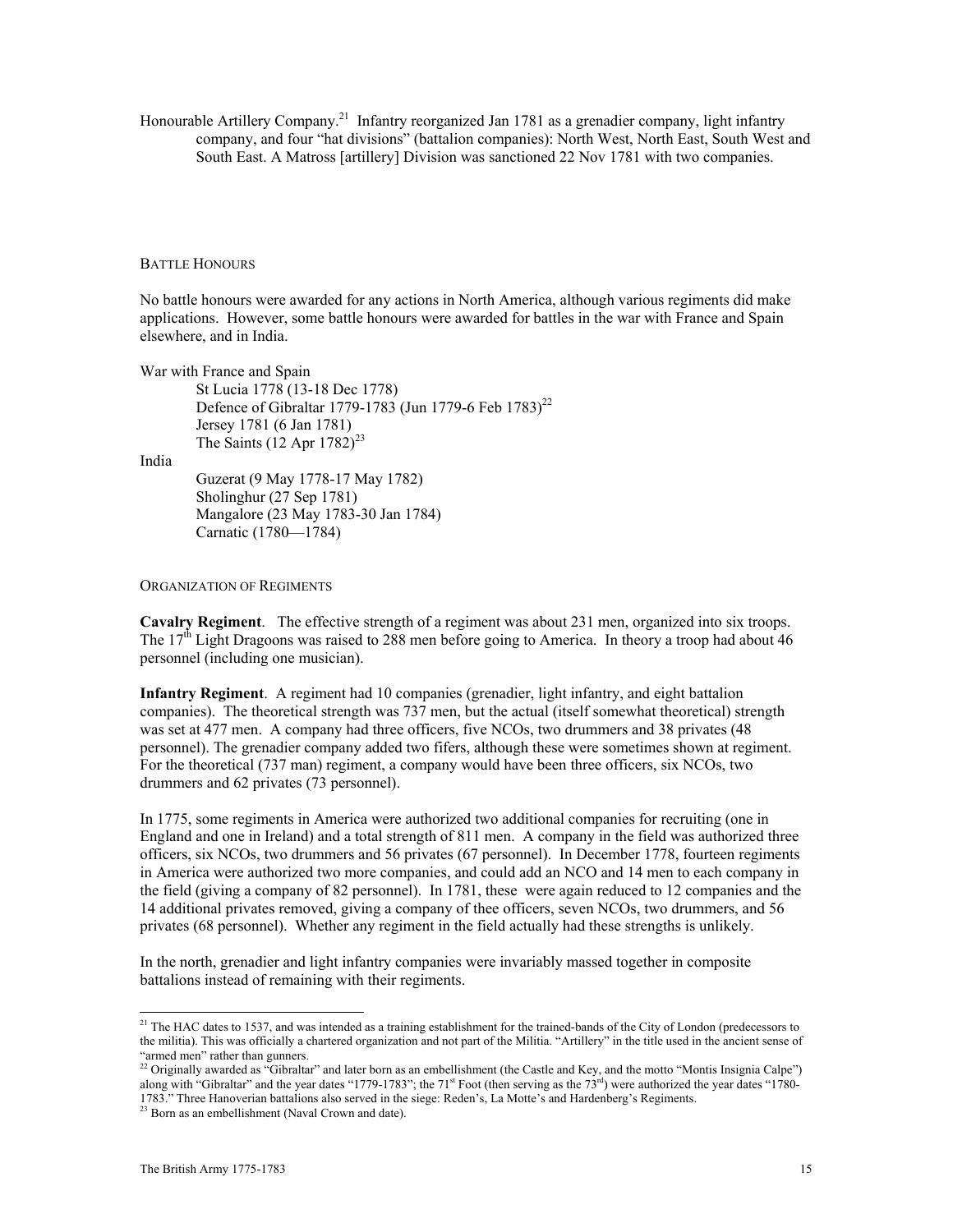**Artillery**. The Royal Artillery was a single regiment, of four battalions, and the basic unit was a company. A company had six officers, eight NCOs, nine bombardiers, 18 gunners, 73 matrosses, and two drummers (116 personnel total). The matrosses were the basic privates, while gunners and bombardiers were more skilled enlisted personnel. Companies were generally more administrative than tactical units in the field.

MISCELLANEOUS ORDERS OF BATTLE

## New York Campaign summer 1776

With both his own troops from Halifax and Clinton's troops from the abortive operations in the south landed at Sandy Hook, General Howe organized his troops into brigades 1 Aug 1776.

 $1<sup>st</sup>$  Brigade:  $4<sup>th</sup>$ ,  $15<sup>th</sup>$ ,  $27<sup>th</sup>$ ,  $45<sup>th</sup>$  Foot  $2<sup>nd</sup>$  Brigade:  $5<sup>th</sup>$ ,  $28<sup>th</sup>$ ,  $35<sup>th</sup>$ ,  $49<sup>th</sup>$  Foot  $3^{\text{rd}}$  Brigade:  $10^{\text{th}}$ ,  $37^{\text{th}}$ ,  $38^{\text{th}}$ ,  $52^{\text{nd}}$  Foot  $4^{th}$  Brigade:  $17^{th}$ ,  $40^{th}$ ,  $46^{th}$ ,  $55^{th}$  Foot  $5<sup>th</sup>$  Brigade:  $22<sup>nd</sup>$ ,  $43<sup>rd</sup>$ ,  $54<sup>th</sup>$ ,  $63<sup>rd</sup>$  Foot  $6^{th}$  Brigade:  $23^{rd}$ ,  $44^{th}$ ,  $57^{th}$ ,  $64^{th}$  Foot  $7<sup>th</sup>$  Brigade:  $1<sup>st</sup>/71<sup>st</sup>$ ,  $2<sup>nd</sup>/71<sup>st</sup>$  Fraser's Highlanders Reserve:  $33<sup>rd</sup>$  and  $42<sup>nd</sup>$  Foot and four battalions of grenadiers Light troops:  $16<sup>th</sup>$  and  $17<sup>th</sup>$  Light Dragoons and three battalions of light infantry

There were also some Hessians (although the division under Knyphausen did not arrive until Oct 1776) and at least some New York Loyalist companies. The Guards arrived just after this organization was established, and were re-sorted as two battalions brigaded together.

The initial advance the end of Aug 1776 saw the British troops in two divisions, under Clinton and Lord Percy. Clinton had the 17<sup>th</sup> Light Dragoons, the light infantry and grenadier battalions, 1<sup>st</sup> Brigade, and the two battalions of Fraser's Highlanders. Lord Percy had the Guards, 2<sup>nd</sup>, 3<sup>rd</sup> and 5<sup>th</sup> Brigades. The remainder may have been under Howe's direct control.

On 1 Dec 1776 a number of battalions under Clinton were detached and sailed to Rhode Island, which they occupied. These were the regiments of the  $3<sup>rd</sup>$  Brigade ( $10<sup>th</sup>$ ,  $37<sup>th</sup>$ ,  $38<sup>th</sup>$ ,  $52<sup>nd</sup>$  Foot) and  $5<sup>th</sup>$  Brigade ( $22<sup>nd</sup>$ ,  $43<sup>rd</sup>$ ,  $54<sup>th</sup>$ ,  $63<sup>rd</sup>$  Foot), along with some or all of the light infantry and grenadiers, a detachment of the  $17<sup>th</sup>$  Light Dragoons, and six Hessian battalions.

Philadelphia Campaign summer 1777

Howe's army was organized in four British brigades and other units. According to Fortescue, brigade assignments below are as of May 1777, with some corrections from subsequent returns. The organization at the battle of Brandywine (11 Sep 1777) was: $^{24}$ 

Knyphausen's Column

 $1<sup>st</sup>$  Brigade (Maj-Gen Vaughan):  $4<sup>th</sup>$ ,  $5<sup>th</sup>$ ,  $23<sup>rd</sup>$ ,  $49<sup>th</sup>$  Foot  $2<sup>nd</sup>$  Brigade (Maj-Gen Grant):  $10<sup>th</sup>$ ,  $27<sup>th</sup>$ ,  $28<sup>th</sup>$ ,  $40<sup>th</sup>$  Foot four Hessian battalions 71st Fraser's Highlanders (three battalions) Queen's Rangers [Loyalist unit] squadron 16<sup>th</sup> Light Dragoons artillery (6 12pdrs, 4 howitzers, battalion guns)

<sup>&</sup>lt;sup>24</sup> However, this does not account for the  $42<sup>nd</sup>$  (Royal Highland) Foot at the battle. They were under Grey at Paoli on 20 Sep 1777.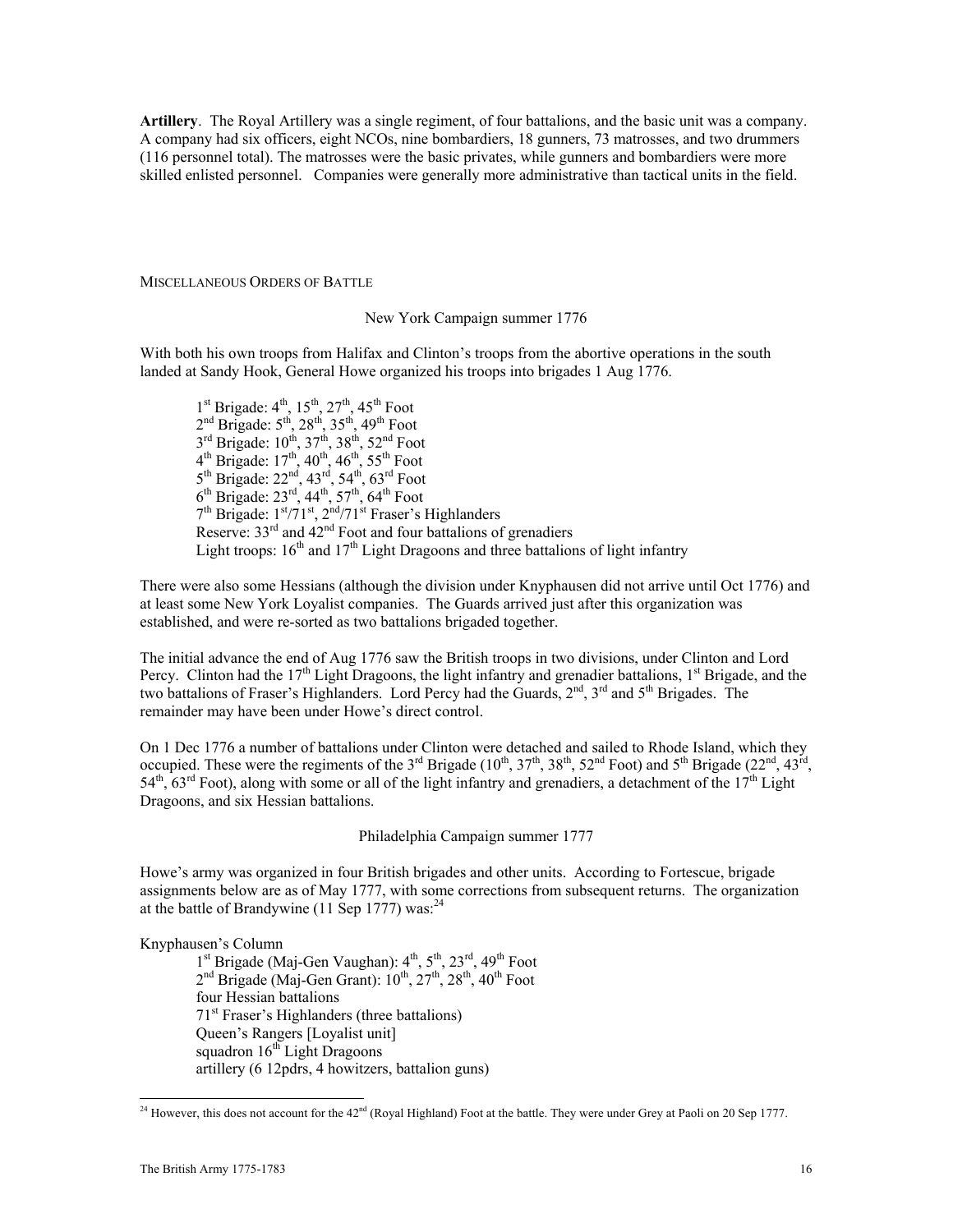Cornwallis' Column

 $3<sup>rd</sup>$  Brigade (Maj-Gen Grey):  $15<sup>th</sup>$ ,  $33<sup>rd</sup>$ ,  $44<sup>th</sup>$ ,  $55<sup>th</sup>$  Foot  $4<sup>th</sup>$  Brigade (Maj-Gen Agnew):  $17<sup>th</sup>$ ,  $37<sup>th</sup>$ ,  $46<sup>th</sup>$ ,  $64<sup>th</sup>$  Foot Guards (two battalions) light infantry (two battalions) grenadiers (two battalions) two squadrons  $16<sup>th</sup>$  Light Dragoons three Hessian battalions Hessian Jägers [horse and foot] Artillery (4 12pdrs and battalion guns)

Maj-Gen Grey was detached with three battalions  $(2^{nd}$  Bn Light Infantry,  $42^{nd}$  (Royal Highland) and  $44^{th}$ Foot) to attack American troops at Paoli, surprising them the night of 20 Sep 1777 in an attack using only bayonets.

Katcher gives a somewhat different brigade organization for the 1777 campaign:

Brigade under Brig-Gen Matthew (Guards, light infantry, grenadiers, Queen's Rangers)

 $1<sup>st</sup>$  Brigade (4<sup>th</sup>, 23<sup>rd</sup>, 278<sup>th</sup> and 49<sup>th</sup> Foot)

 $2<sup>nd</sup>$  Brigade (5<sup>th</sup>, 10<sup>th</sup>, 27<sup>th</sup> and 40<sup>th</sup> Foot)

 $3<sup>rd</sup>$  Brigade (15<sup>th</sup>, 17<sup>th</sup>, 42<sup>nd</sup> and 44<sup>th</sup> Foot)

 $4<sup>th</sup>$  Brigade (33<sup>rd</sup>, 37<sup>th</sup>, 46<sup>th</sup> and 64<sup>th</sup> Foot)

5<sup>th</sup> Brigade (Brig-Gen Leslie) (three battalions 71<sup>st</sup> Foot)

Reserve (16<sup>th</sup> Light Dragoons and Hessians: three grenadier battalions, Jäger, Hessian Reserve) Hessian Brigade (Maj-Gen Stirn) with four regiments

In addition, there was the Rhode Island garrison  $(22<sup>nd</sup>, 43<sup>rd</sup>$  and  $55<sup>th</sup>$  Foot and four Hessian battalions); the New York garrison (45<sup>th</sup> and 63<sup>rd</sup> Foot and six Hessian battalions), Amboy, New Jersey garrison (55<sup>th</sup> Foot and battalions from Anspach and Waldeck), and the Brunswick, New Jersey garrison ( $7<sup>th</sup>$ ,  $26<sup>th</sup>$ ,  $35<sup>th</sup>$  and  $38<sup>th</sup>$ Foot).

Saratoga Campaign 1777

The initial arrangement of Burgoyne's force was as follows:

| Advanced Corps (Brig-Gen Fraser)                                                                         |  |  |
|----------------------------------------------------------------------------------------------------------|--|--|
| Grenadiers and Light Infantry <sup>25</sup>                                                              |  |  |
| $24th$ Foot                                                                                              |  |  |
| corps of 50 rangers and two Canadian companies                                                           |  |  |
| 4 6 pdrs, 4 3 pdrs, 2 mortars                                                                            |  |  |
| Right Wing (Maj-Gen Phillips)                                                                            |  |  |
| 1 <sup>st</sup> Brigade (Brig-Gen Powell): 9 <sup>th</sup> , 47 <sup>th</sup> , 53 <sup>rd</sup> Foot    |  |  |
| 2 <sup>nd</sup> Brigade (Brig-Gen Hamilton): 20 <sup>th</sup> , 21 <sup>st</sup> , 62 <sup>nd</sup> Foot |  |  |
| 4 6pdrs                                                                                                  |  |  |
| Left Wing (Maj-Gen von Riedesel)                                                                         |  |  |
| four Brunswick and one Hesse-Hanau regiments, in two brigades                                            |  |  |
| 4 6pdrs                                                                                                  |  |  |
| <b>Brunswick Reserve Corps</b>                                                                           |  |  |
| Brunswick Light Infantry Battalion and massed Brunswick grenadiers                                       |  |  |
| dismounted Brunswick dragoon regiment                                                                    |  |  |
| 26pds, 23pds                                                                                             |  |  |
| <b>Artillery Park</b>                                                                                    |  |  |
| 4 6 pdrs (normally traveled with the baggage and considered field artillery)                             |  |  |
| 2 24 pdrs, 4 12 pdrs, 2 8" howitzers, 2 mortars                                                          |  |  |

The artillery were manned by four British and one Brunswick companies.

<sup>&</sup>lt;sup>25</sup> Burgoyne had the flank companies of the regiments with him  $(9^{th}, 20^{th}, 21^{st}, 24^{th}, 47^{th}, 53^{rd}$  and  $62^{nd})$  as well as those from three regiments left in Canada  $(29<sup>th</sup>, 31<sup>st</sup>$  and  $34<sup>th</sup>$ ).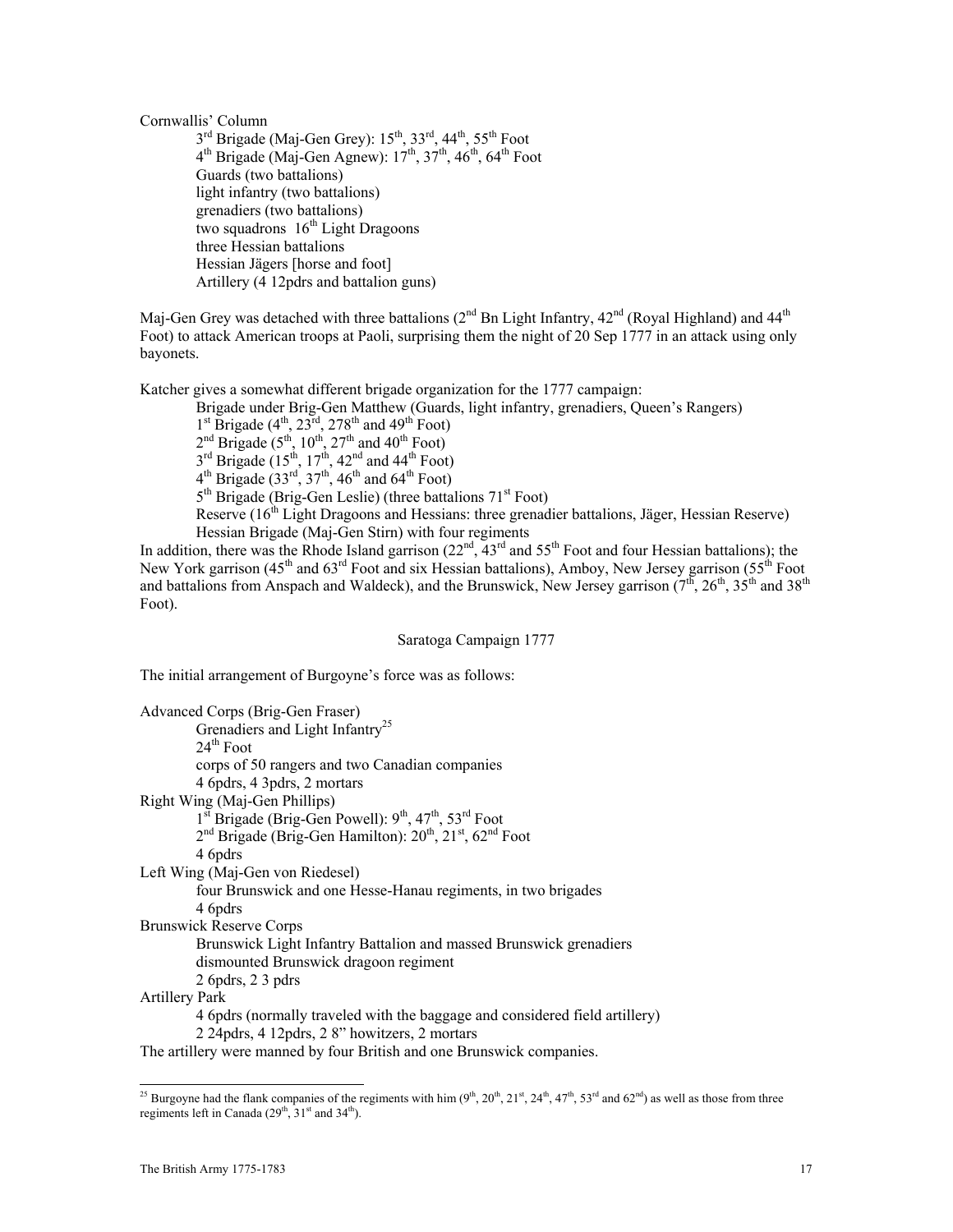This organization does not necessarily represent the actual deployment at any of the engagements during the campaign.

October 1778 organization<sup>26</sup>

New York garrison (17,452 effectives)  $16<sup>th</sup>$  and  $17<sup>th</sup>$  Light Dragoons Guards (two battalions) Light Infantry (two battalions) Grenadiers (two battalions)  $7<sup>th</sup>$ ,  $17<sup>th</sup>$ ,  $23<sup>rd</sup>$ ,  $26<sup>th</sup>$ ,  $33<sup>rd</sup>$ ,  $37<sup>th</sup>$ ,  $42<sup>nd</sup>$ ,  $44<sup>th</sup>$ ,  $57<sup>th</sup>$ ,  $63<sup>rd</sup>$  and  $64<sup>th</sup>$  Foot six provincial regiments/battalions Queen's Rangers 13 Hessian regiments plus Jäger Expedition for West Indies<sup>27</sup> (5,147 effectives)  $4^{th}$ ,  $5^{th}$ ,  $15^{th}$ ,  $27^{th}$ ,  $28^{th}$ ,  $35^{th}$ ,  $40^{th}$ ,  $46^{th}$ ,  $49^{th}$  and  $55^{th}$  Foot Embarked for East Florida (3,657 effectives) 71st Foot five provincial regiments/battalions two Hessian regiments Embarked for West Florida (1,102 effectives) two provincial regiments Waldeck regiment Embarked for Halifax (646 effectives) one provincial regiment one Hessian regiment Rhode Island garrison (5,740 effectives)  $22<sup>nd</sup>$ ,  $38<sup>th</sup>$ ,  $43<sup>rd</sup>$  and  $54<sup>th</sup>$  Foot two provincial regiments four Hessian and two Anspach regiments

The Royal Artillery had 955 men at New York and 117 in Rhode Island. "Just under" 200 were with the West Indies expedition.<sup>28</sup>

### **Strength of the Army and Other Forces**

This table is taken from Katcher, based on returns from Lord North's records. However, it does not include troops on the Irish establishment (nominal strength of 12,000 until 1779 when authorized 23,000). It includes all troops on the English and related establishments, provincial troops, and German units in British pay. It might not include Hanoverian battalions in British service.

| Date           | <b>Strength</b> | (in North America) |
|----------------|-----------------|--------------------|
| April 1775     | 27,063          | (6,991)            |
| March 1776     | 45,130          | (14, 374)          |
| August 1777    | 57,637          | (23, 694)          |
| October 1778   | 112,239         | (52, 561)          |
| July 1779      | 131,691         | (47, 624)          |
| September 1780 | 147,152         | (44, 554)          |
| September 1781 | 149,282         | (47,301)           |
| March 1782     | 150,310         | (47, 223)          |

<sup>&</sup>lt;sup>26</sup> From Katcher. Some minor units omitted.

1

<sup>&</sup>lt;sup>27</sup> Katcher shows this force, under Maj-Gen Grant, as the "expedition for Florida" but that appears to be an error, as these are the regiments in the West Indies Dec 1778.

<sup>&</sup>lt;sup>28</sup> According to Fortescue; Katcher does not show any artillery.